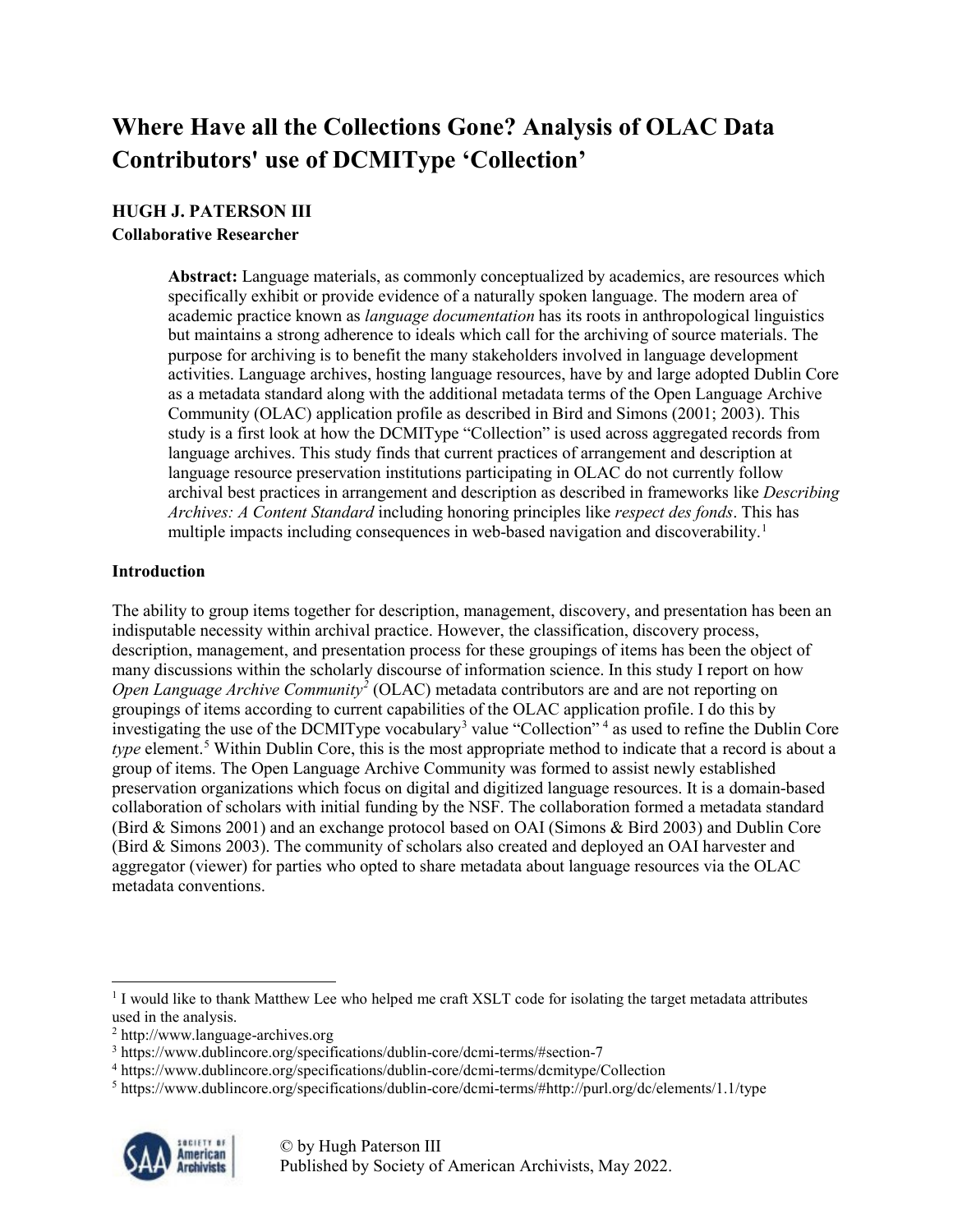Broadly, the term *language archives* may be conceived of as any **archival unit[6](#page-1-0)** comprised of or containing language resources such as the *Manchu-Language Archives of the Qing Dynasty* (Elliott 2001) or an institution which stewards language resources, e.g., the *British Library*, the *UCLA Ethnomusicology Archive*, [7](#page-1-1) Indiana University's *Archives of the Languages of the World*, [8](#page-1-2) or the many tribal museums and libraries as discussed in Roy et al. (2011). More recently in the literature (Simons & Bird 2003; Hughes 2004; Wasson et al. 2016; Holton 2012; Seyfeddinipur et al. 2019; Yi et al. 2022) the term **language archives** has been used to refer to a class of stewardship institutions which have more recently been established specifically out of response to global paradigm shifts within the context of academic field-linguistics, language documentation, and linguistic anthropology.[9](#page-1-3)The three greatest influences on paradigm shifts impacting field-linguistics in the last thirty years are: (1) the introduction of digital tools and workflows within the discipline, (2) the general acknowledgment of the moral duties (or fiduciary duties as language information stewards) to assist language communities in reaching their language use goals,[10](#page-1-4) and (3) the perception that new institutions and archival units established and managed by linguists can better meet the needs of field practitioners independent of long-established resource stewardship organizations.

Language resource preservation and management in some senses is in its infancy with several dedicated digital language resource stewardship organizations being established in the 1990s and 2000s. Some examples of these newly established digital language resource stewards include the Open Language Archive Community members: *The Pangloss Collection of the Collection de Corpus Oraux Numériques* (Pangloss) which was established in 1994 (Thieberger & Jacobson 2010), [11](#page-1-5) *SIL International's Language & Culture Archives* (L&CA) which was established in 1999 (Nordmoe 2018), [12](#page-1-6) *The Pacific and Regional Archive for Digital Sources in Endangered Cultures* (PARADISEC) which was established in 2003 (Barwick 2003), [13](#page-1-7) *Endangered Languages Archive* (ELAR) which was established in late 2004 (Munro & Nathan 2005),<sup>[14](#page-1-8)</sup> and *Kaipuleohone* which was established in 2008 (Albarillo & Thieberger 2009).<sup>[15](#page-1-9)</sup> Even though there has been a response in the scholarly community of linguistics to embrace the use of repositories and preservation institutions, the task of managing the life-cycle of language resources developed through scholar-engaged, community-oriented collaborations<sup>[16](#page-1-10)</sup> has often fallen out of the

<span id="page-1-0"></span> <sup>6</sup> **Archival unit** is a term of art from *Describing Archives: A Content Standard* (DACS) (Society of American Archivists 2013:§2.3.19). It is a generic term for a "set of resources". DACS also identifies *Papers*, *Collection*, and *Records* as terms of art with specific implications. They are all types of archival units. Innovative linguists have also created their own terminology for archival units. The three terms which come to mind are *assemblages*, *language documentation corpus*, and *corpus*. The nuances of the variation in these terms is discussed in Paterson (2021b:footnote 8).

<span id="page-1-1"></span><sup>7</sup> <https://schoolofmusic.ucla.edu/facilities/ethnomusicology-archive>

<span id="page-1-2"></span><sup>8</sup> <https://media.dlib.indiana.edu/collections/2f75rd115>

<span id="page-1-3"></span><sup>9</sup> Authors (such as Bird and Simons 2021) use the term **language archives** to reference all data providers to the *Open Language Archive Community* aggregator adding further ambiguous nuance to the term *language archives*. Not all data providers are in fact preservation institutions, a function and concept that the term *archive* has come to represent.

<span id="page-1-4"></span> $10$  For remarks on the latter, see Krauss' contribution in Hale et al. (1992).

<span id="page-1-5"></span><sup>11</sup> [https://pangloss.cnrs.fr](https://pangloss.cnrs.fr/)

<span id="page-1-6"></span><sup>12</sup> <https://www.sil.org/resources/language-culture-archives>

<span id="page-1-7"></span><sup>13</sup> [https://www.paradisec.org.au](https://www.paradisec.org.au/)

<span id="page-1-8"></span><sup>&</sup>lt;sup>14</sup> [https://www.elararchive.org](https://www.elararchive.org/)

<span id="page-1-9"></span><sup>15</sup> https://scholarspace.manoa.hawaii.edu/handle/10125/4250

<span id="page-1-10"></span><sup>16</sup> *Language resources* is a term which can have variable meaning depending on its usage context. However, the kinds of materials preserved by OLAC participating institutions generally fall into the broad categories of *language description resources*, *language documentation resources*, and *language development resources*. These kinds of resources include: audio recordings and video recordings (each with their transcriptions); software; publications; field notes; photographs; databases; and datasets. Materials may be published or unpublished.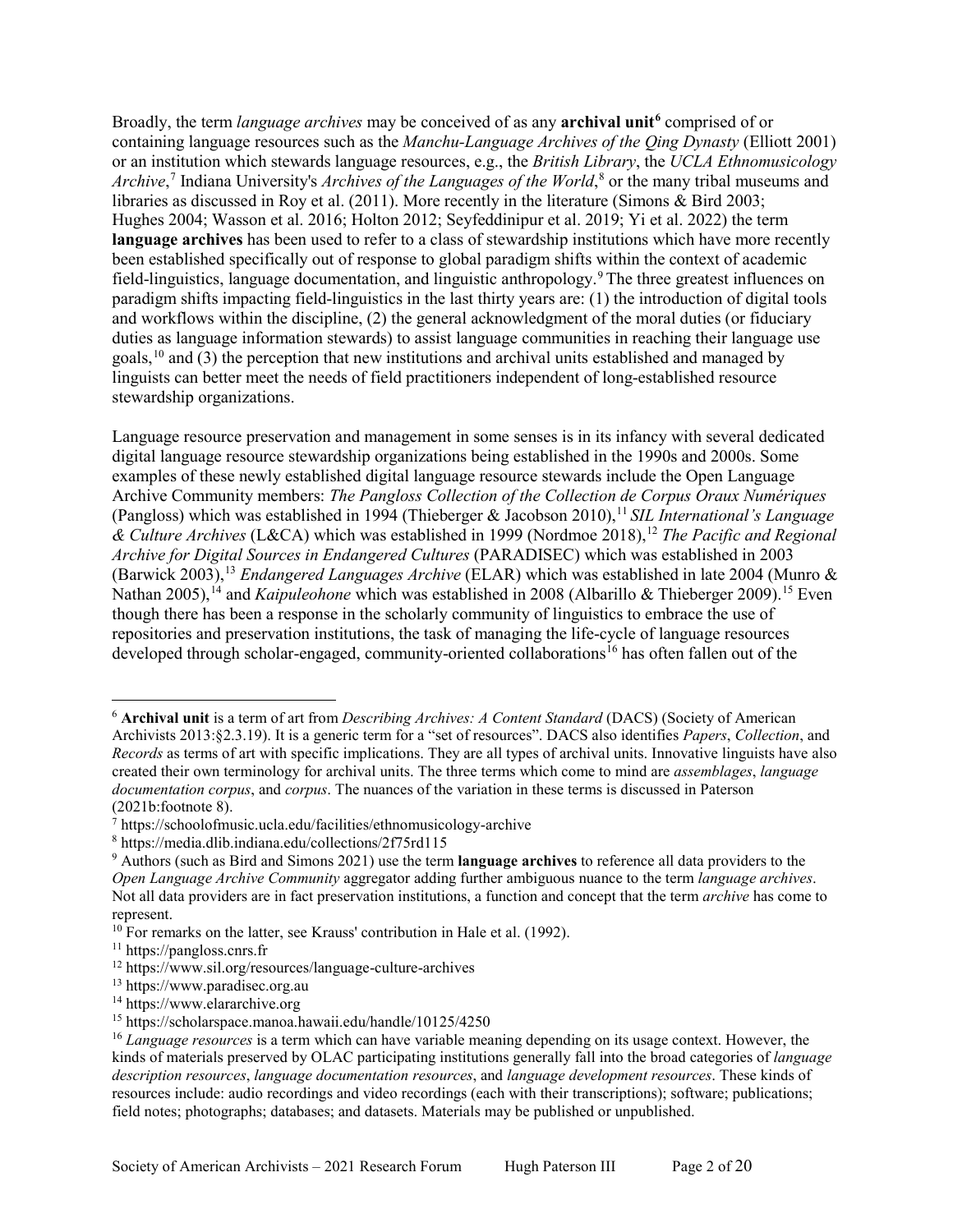hands of academic linguists and onto the plates of stewardship organizations, which have been set up to, and usually exclusively to, steward language resources.<sup>[17](#page-2-0)</sup>

Archival units support at least three essential functions in the service life-cycle of language resources, and therefore should be present at all stewardship institutions.[18](#page-2-1) First, *archival units are important to contextual description of artifacts*. For example, institutionally adopted models of description (as described in DACS and other resources) often prescribe the kinds of things which need to be described at each layer of groupings, i.e., multilevel descriptions. These layers of description are then supported by software, tools, and encoding formats such as Encoded Archival Description (EAD).<sup>[19](#page-2-2)</sup> EAD has a telescoping model where a general description applies to the whole archival unit and then for each component grouping in the archival unit, additional specific description elements are used. Progressive layers of description are available to describe individual items of merit.

Second, *archival units are important to the faithful management of resources.* Exercising stewardship responsibilities is an important part of trust building for cultural heritage institutions. Subdivisions of archival units may incur separate curation and preservation activities, have different provenances, or allow for different viewing audiences, i.e., access permissions. Each of these is a resource management activity at the stewardship institution. Sometimes the conflicting fiduciary loyalties that stewardship institutions face require them to subdivide archival units beyond the designs of the original arranger or collector. These management criteria point to the increased importance that archival units and their subunits have to stewardship institutions. If a stewardship institution removes subdivisions to fit their predefined organizational structure, then it raises interesting questions about how they conceive of their fiduciary duties given that the structure of complex resources is recognized by scholars such as Bartlett (1992) and Haworth (2001) as part of its provenance and part of the original creative work.

Finally, *archival units are important for discoverability purposes.* Finding and browsing resources by archival unit is a common way to navigate a large set of artifacts or records in many long-established stewardship institutions. Archival units and the group/item relationship is an important part of delivering contextual information to artifact discoverers. This is noted by Sullivant (2020:522) as he makes the case for what ought to be included in a well-formed description of archival units containing language resources. He states:

Unless they [users] are following a direct link from somewhere else, users discover materials in a digital collection through browsing and searching. … Browsing can be difficult or time consuming in a collection with many subparts, especially if they are labeled in ways that do not indicate their contents.

In multi-institutional aggregator such as OLAC, the function of browsing by archival unit is especially important. The ability to drill down through an archival unit's constituents is immensely important in the browsing process of discovering resources. As a metadata-driven web-portal, OLAC web views depend on the presence of Dublin Core metadata elements and their refining terms. Archival units (*collections*, *papers*, *records*) as well as *aggregate works*, and *records for volume/issues of serials* are all semantically

<span id="page-2-0"></span><sup>&</sup>lt;sup>17</sup> This arrangement between academic scholars, language communities, and archives raises interesting questions about to whom fiduciary loyalties are to be directed, to the scholars, or to the ethno-linguistic communities? For discussion see Brown (1998). If the primary loyalty is to the communities: who is a valid legal, moral, or authoritative representative of that community? See Patrick (2008) for a discussion of various definitions of "speech community". For the impact of the concept of speech or language community on language resource stewardship see Seyfeddinipur et al. (2019) and Nathan (2013).

<span id="page-2-1"></span> $18$  Wickett et al. (2014) point out additional functions of archival units. In their work they reference archival units as *collections*.

<span id="page-2-2"></span><sup>19</sup> <https://www.loc.gov/ead>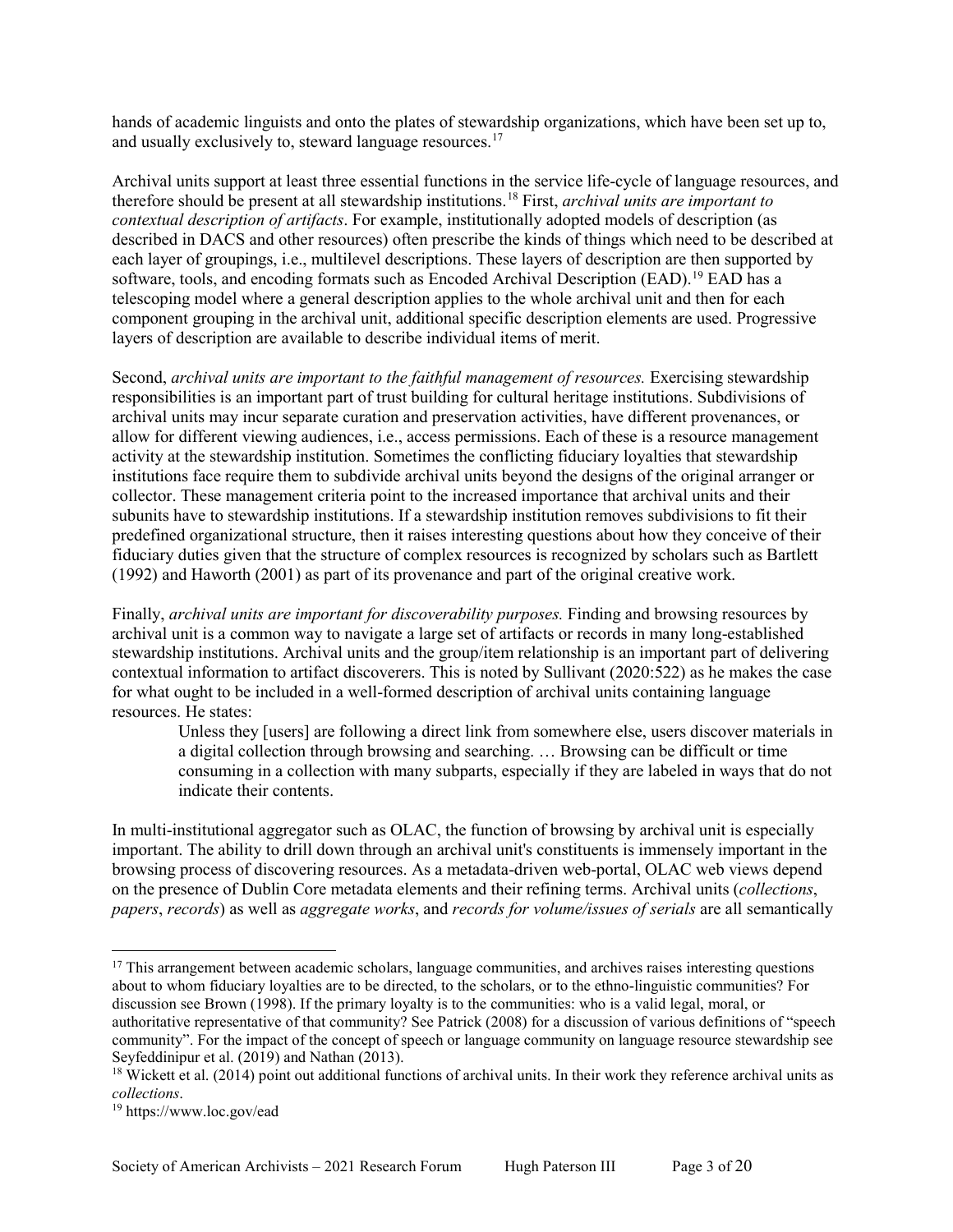equivalent to the concept of the DCMIType "Collection". The importance of the DCMIType term "Collection" is to make the group/item distinction between a set of records clear.

Dublin Core elements may make use of different externally managed vocabularies, e.g., *ISO 639-3* to refine the *language* element, or *Library of Congress Subject Headings* to refine the *subject* element. The only vocabulary contained within the Dublin Core standard is the DCMIType vocabulary. In this study I looked at the presence and absence of the DCMIType "Collection" within the records aggregated to OLAC. A baseline investigation provides insights into how language resources might be more usefully interlinked. For example, one practical application of linking between records relates to collections, i.e., archival units, and published descriptions about their contents. Sullivant in his well-received 2020 paper *Archival description for language documentation collections* presents a framework to guide the writing of collection descriptions with the anticipation that they will be published as standalone articles in serials rather than included or integrated with archival unit contents. A good number of these papers are also indexed in OLAC. How then should these stand-alone works be indexed in OLAC? And further, how should they be related to archival unit materials? A baseline of usage for the DCMIType "Collection" can reveal current and past practice within the set of OLAC providers. Since the DCMIType vocabulary is present in the Dublin Core standard, it is available to all implementers of OLAC without any additional modifications to standards or application profiles.

The term "Collection" is unambiguously defined within the context of Dublin Core as follows:

#### **Definition**: *An aggregation of resources*. **Comment**: *A collection is described as a group; its parts may also be separately described*.

Even with a simple definition, there are several possible applications of the term "Collection" to records of entities represented in the OLAC application profile. First, is the distinction between a managed or curated archival unit and a dynamic aggregation of references to items such as one finds in search results for a query using a particular term. Pragmatically, it is often not useful to create archival records for dynamic sets of references. The second distinction would be the difference between an archival unit and an aggregate work.<sup>[20](#page-3-0)</sup> Aggregate works are creative works with multiple parts. Examples may include an edited volume with individual works (chapters), an encyclopedia with multiple volumes, or a curriculum which is comprised of audio, video, and textual components. Language resource preservation institutions have both managed archival units and aggregate works. Therefore, it is expected that some ambiguity will be present in archival records accessed via the OLAC aggregator.

Burke and Zavalina (2020a) characterize the metadata practices at these organizations saying: "the field of linguistics is not up to date on best practices in information organization...". More recently, Burke et al. (2022) point out that many language resource stewardship organizations, but not all to the same degree, rely heavily on submitter-provided descriptions and metadata. Reports of variation, even within the records of a single language resource stewarding institution, are in-line with reports from other community and scholar driven repositories which rely on user-contributed metadata (especially those without metadata field-specific data-validation or the use of authority control records).

Preservation organizations stewarding language resource materials, and presenting them via OLAC are challenged to not only present the group/item dimension but also how it correlates with the dimension of records following the *Functional Requirements for Bibliographic Records* (FRBR) model (Tillett 2001, 2004; Riva, Le Bœuf & Žumer 2017). That is, records may represent the following entities: *Work*,

<span id="page-3-0"></span> $^{20}$  An indirect way of using Dublin Core to distinguish between aggregate works and archival units is if archival unit records conformed to an application profile such as the *Dublin Core Collection Description Application Profile* [https://www.dublincore.org/specifications/dublin-core/collection-description/collection-application-profile.](https://www.dublincore.org/specifications/dublin-core/collection-description/collection-application-profile)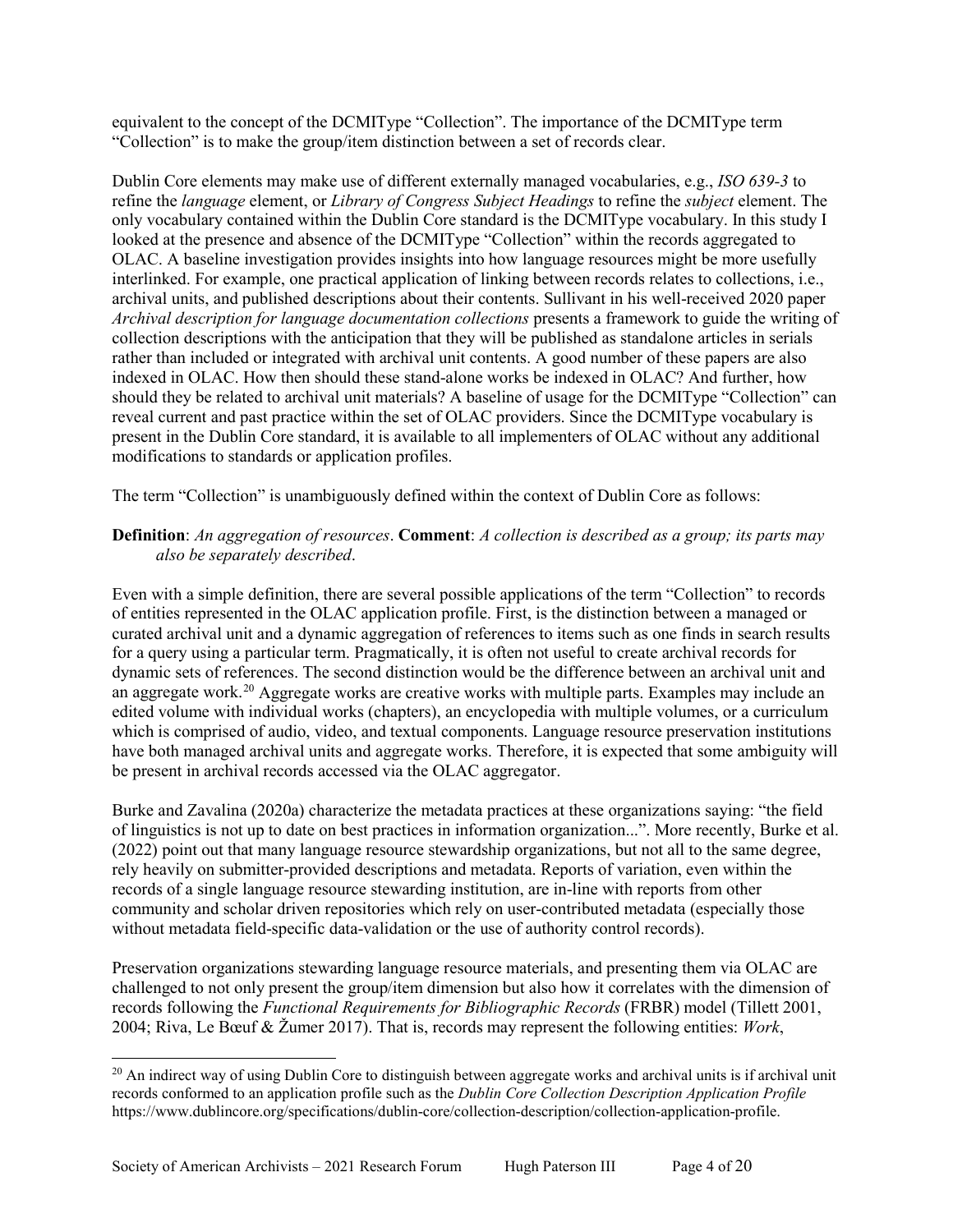*Expression*, *Manifestation*, or *Item*. This second dimension invoking the FRBR entity model is motivated by Dublin Core's *1:1 Principle* as discussed in the Dublin Core guidelines in section 1.2.[21](#page-4-0) Currently it is not clear that any OLAC data contributor is providing records with a faithful implementation of the Dublin Core 1:1 Principle. This is not unexpected as Park and Childress (2009:737) address the 1:1 Principle in the results of their survey reporting on the semantics of Dublin Core by interviewing professionals implementing Dublin Core. Their report indicates variation in the application of the 1:1 Principle; they summarize the situation saying, "there is a lack of studies focusing on how the one-to-one principle is reflected in the metadata creation process among cataloguing and metadata professionals as well as in actual DC metadata item records." The interview example they publish agrees with the sentiment expressed by Miller (2010) suggesting that curators, database administrators, or others responsible for the creation of records are not familiar with abstract models to which metadata usage is assumed to conform. Urban (2010) shows in his study that sixty-five percent of the repositories surveyed did not honor the 1:1 Principle, leaving records in a confusing state. The same kinds of record keeping behaviors discussed by Urban (2010) were found in OLAC data providers and reported on in my work (Paterson 2021b:§4.6.3; 159–163). [22](#page-4-1)

The two relevant points related to not honoring the 1:1 Principle in record management are: (1) it makes navigating resources, their permutations, enhancements, and related resources a challenge for stakeholders within both the OLAC aggregator view and the web-portals of many of OLAC's participating data providers (where users are expected to acquire and interact with stewarded web resources);<sup>[23](#page-4-2)</sup> (2) groups of related records along the FRBR dimension do not constitute a DCMIType "Collection".

Even though many of these newly established stewardship institutions with digital holdings have less than a thirty-year history, they collectively hold a rich repertoire of resources demonstrating the unique linguistic cultural heritage of many minority people groups around the world. My research takes a look at the practice of reporting archival unit records (commonly referred to as collection records) to a common record aggregator intended to increase the discoverability of resources across institutions. No one has yet reported on how newly established language resource stewardship institutions are sharing archival unit level records or if the contents of archival units have metadata which can be used to indicate inclusion in fonds or sub-fonds. For metadata-driven web experiences, the inclusion of archival unit level metadata via a distinct record can have significant impact on the usability of aggregation tools. Archival unit level records and metadata are important for several reasons including the identification of component members of the archival unit, the independent provenance of those component members, and the management practices applied to the whole archival unit.

<span id="page-4-0"></span> <sup>21</sup> <https://www.dublincore.org/specifications/dublin-core/usageguide/#whatis>

<span id="page-4-1"></span> $22$  For additional discussion of the application of the 1:1 Principle within the cultural history preservation context see Wijesundara & Sugimoto (2018) and Sugimoto et al. (2018).

<span id="page-4-2"></span> $23$  In my review of web-portals associated with large language resource preservation institutions done as part of this study and previous work (Paterson 2021b), no institutional web-portal consistently provided an interface option which displayed links to, information about, or commentary on records for versions or the differences between *manifestations*. Popular pre-print repositories such as arxiv.org and bioarxiv.org both support the linking of manifestations. Of the OLAC data providers, SIL's L&CA was the only one which I have noticed to have occasional linking. Sometimes it does have links to or between components of an aggregate work, and sometimes it has links between editions of a work (editions are often considered variations at the *expression* level in the FRBR model). However, these relationships are not consistently applied to all resource records and some manifestations or editions which have records in the institutional catalogue may not have visible records in the public facing web-portal, e.g., the second edition of a work might have a record in the public web-portal, but the record for the first edition only appears in the institutional catalogue with staff-only viewing access.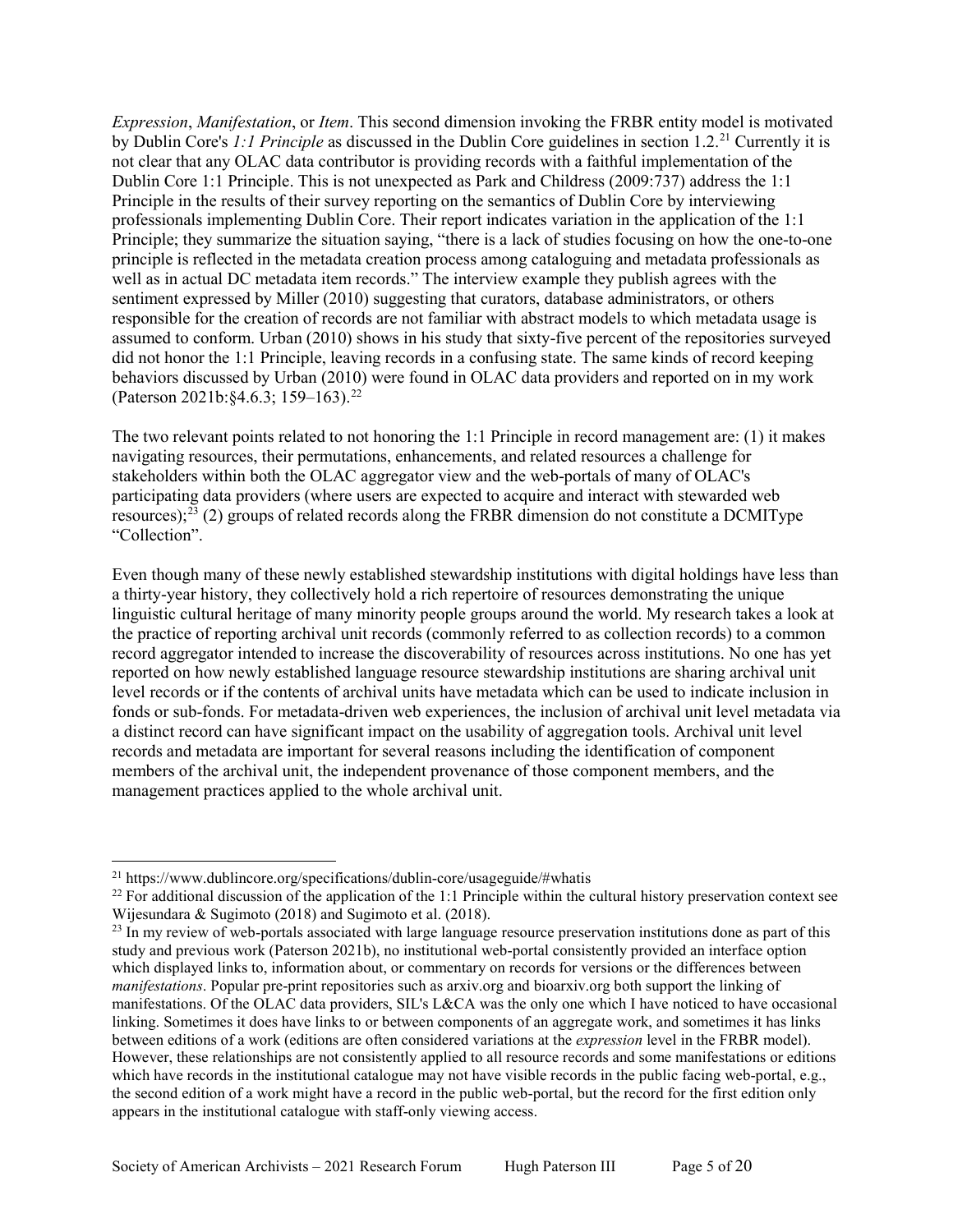Considering the broader interdisciplinary scope of general archiving, it is surprising that even less has been published on how the DCMIType "Collection" is used broadly among institutions that publish Dublin Core compliant metadata.<sup>[24](#page-5-0)</sup> Therefore, this paper provides valuable insight to the broad archiving community into the under-discussed usage of the DCMIType "Collection". Equally important, this paper speaks to the degree that language archives have availed themselves of the total descriptive power of Dublin Core.

#### **Literature Review**

Literature about the quality of language archive metadata is sparse. Hughes (2004) presents a framework for evaluating a record's completion and the quality of a metadata feed to OLAC on the basis of the number of Dublin Core elements included by a provider. Hughes' work has been accompanied by more recent discussions including Burke and Zavalina (2019; 2020a; and 2020b) who attempt to measure the quality of unrestricted text fields of description elements. Burke and Zavalina (2019; 2020a) established that record composition for the free-text description field is used in various ways across the three OLAC participating archives they evaluated.[25](#page-5-1) Some of these free-text description fields indicated that the object to which the record referred was more like a set of items/artifacts than a single item/artifact. However, archival unit records should have a different composition from individual artifact records because they each have distinct scopes. With this in mind, different record types should have distinct evaluation criteria when compared with artifact records. For example, archival unit records should link to the records of items in the archival unit, and thereby support the browsing of associated groups of items within an aggregator (Zavalina 2011). Wasson et al. (2016) and Paterson (2021b) both discuss the quality of language archive metadata pointing to resource management choices at individual archives as contributing causes of record variation. However, neither proposes any specific framework for ongoing quality analysis. Based on the needs of both linguists and language community members, Wasson et al. (2016) note that usability requirements are not met by language-archive records. Unexplored in the literature is how OLAC record providers are utilizing distinct archival unit records. Existing evaluations of OLAC records (Hughes 2004) do not take record types into account. Rather than treating distinct record types (as identified by the use of a vocabulary on the *type* element), Hughes simply counts the number of elements present in a record. This current study seeks to generate discussion about different ways to assess record quality within OLAC and other aggregator-centric communities by suggesting that different types of records might be better-described or under-described on the basis of their type. For example, an audio artifact record may be under-described at a certain quantitative threshold of elements but an archival unit record may be adequately described at the same quantitative threshold. This study does not try to propose any sort of metric for quality of the OLAC feed and reserves that for future work; rather, this study looks at the semantics of a particular DCMIType attribute as it was designed to be used and then investigates its actual use. In the sense that this study investigates a Dublin Core dataset for patterns of metadata usage, it is comparable to studies like Park (2006; 2009), Zavalina (2011), and Park and Childress (2009).

<span id="page-5-0"></span><sup>&</sup>lt;sup>24</sup> I found no prior literature investigating or describing the use of DCMIType "Collection" across sets of Dublin Core records in multi-institutional aggregations. Wickett et al. (2014) addresses DCMIType "Collection" from a data model perspective but the focus of their work does not include reporting on use. Archivists in the USA speculated that while discussed in training programs, Dublin Core as a metadata standard is rarely used "in the field" at archival institutions. Some archivists have pointed out that some institutions hold archival unit records in one system and artifact records in another system. However, based on investigative work conducted as part of Paterson (2021b) I can say that the OLAC data providers contributing the most records do not operate split records management systems.

<span id="page-5-1"></span><sup>&</sup>lt;sup>25</sup> In contrast to the current study which looks at archival records after they are passed to OLAC, Burke and Zavalina's work took records directly from the institutional websites.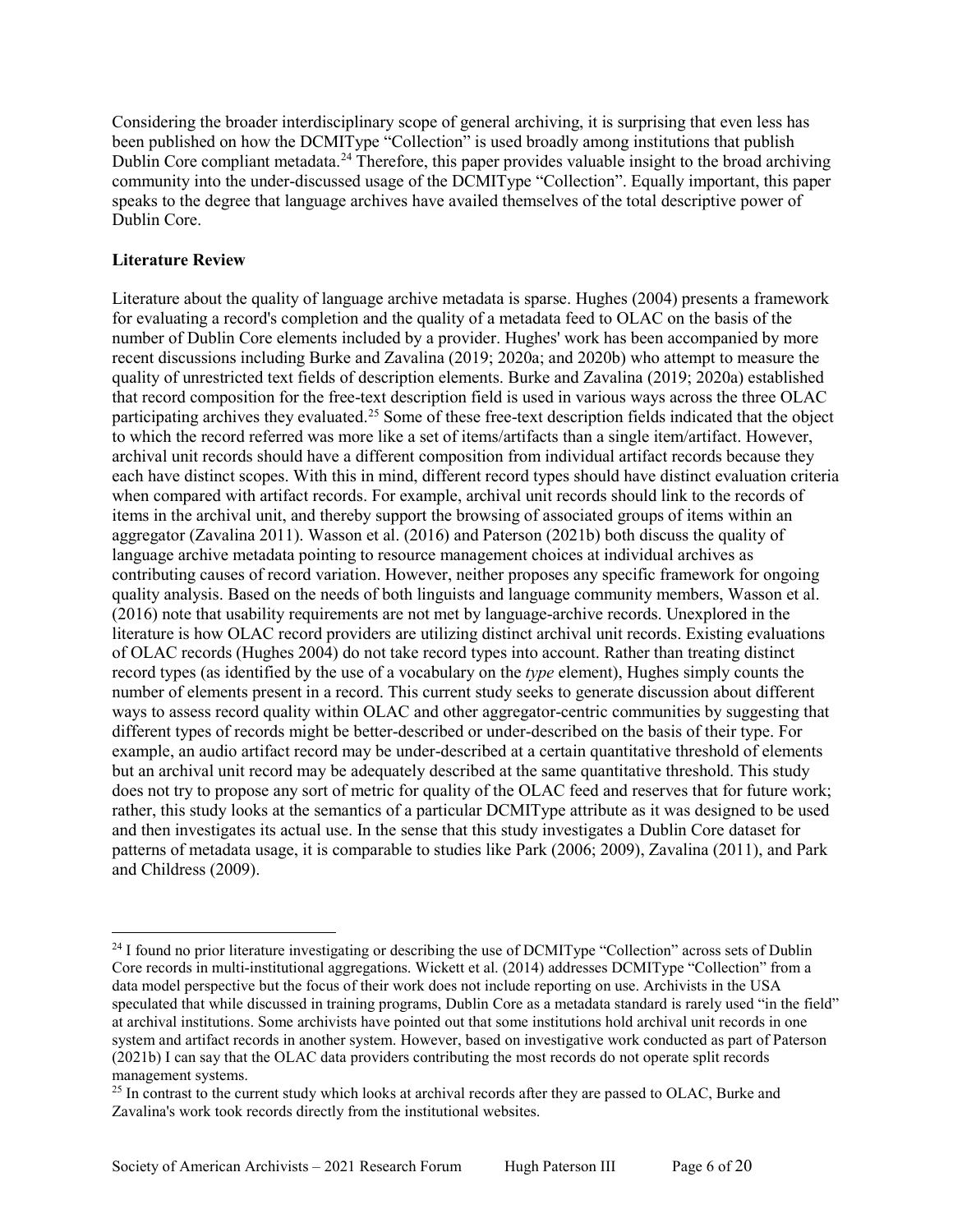Stakeholder interest in archival units containing language resources and the use of those language resources is significant. Kipp (2007) describes the use of physical materials in archives within the context of creating minority-language language-learning materials. Bow et al. (2014) describe a project to collect, digitize, and make accessible minority language resources (literacy resources) which were originally only available in print media. Thieberger and Harris (2022) discuss supporting the reuse of materials by ethnolinguistic communities through metadata enrichment via collaborations with community members and the support of geographically disparate museums via redistribution of copies of holdings. Holton (2012) and Woodbury (2014) both discuss the nature of the audiences of collections focused on stewarding language resources. They point out that stakeholders include ethno-linguistic community members to whom the language content in the resources is either part of their cultural past and/or part of their present context. Collections and artifacts are also of interest to archivists, academics (linguists, historians, anthropologists, etc.) and technologists. With specific regards to the role that the OLAC aggregator plays in pointing people to language resources, Bird and Simons (2021) report that OLAC gets over 8,000 record views a month with over 2,000 of those resulting in click-throughs to resource hosting web-portals.

Accessing resources, in general, remains a challenge for these stakeholders and is the impetus for work reported on in Wasson et al. (2016), Wasson et al. (2018), Burke et al. (2022), and Yi et al. (2022). User-centered design (as discussed by Wasson et al.) and considerations of audiences can only improve resource browsing in limited ways. That is, user-centered design methods can only address some of the felt constraints in archive user-interfaces, because of the divergent approaches of the audiences. These methods will never be able to address the desire to sovereignly determine available user-interface actions, nor will they be able to completely address the discontinuity between what user-interfaces offer and how different stakeholders approach the task of discovering language resources, e.g., by language, by contributor, by date, by technical quality or even by collection. No doubt, these more sociological issues, related to how web-engagements support felt needs, have facilitated the growth of the exhibit (collection presentation) software *Mukurtu* (Wiberg 2014; Christen et al. 2017; Ferreira et al. 2021), [26](#page-6-0) which is a *Drupal install profile*. [27](#page-6-1)

Institutions responding to the need for digital language resource stewardship early on during the initial stages of global paradigm shifts in the field of linguistics and language documentation often adopted the Open Language Archive Community (OLAC) metadata standards. OLAC metadata standards are an implementation of OAI (Simons & Bird 2003) and an extension of Dublin Core (Bird & Simons 2003).<sup>[28](#page-6-2)</sup> The OLAC metadata extension of Dublin Core is an application profile (Hillmann and Phipps 2007) as defined by Heery and Patel (2000). This contrasts with Simons (2016) and Bird and Simons (2021) who indicate that OLAC still needs to develop an application profile.<sup>[29](#page-6-3)</sup> However, this and other research support the idea that OLAC-participating data providers apply different abstract models to the generation of archival records while still using the same metadata elements. For example, Paterson (2021b:§4.6.3; 159–163) exemplifies and discusses how a record at *Kaipuleohone* conflates metadata about multiple manifestations into a single record. This means that the stewardship institution has not adopted a model of description which generates independent records for *Work*, *Expression*, *Manifestation*, and *Item*. This

<span id="page-6-0"></span> <sup>26</sup> [https://mukurtu.org](https://mukurtu.org/)

<span id="page-6-1"></span><sup>27</sup> <https://www.drupal.org/docs/7/install/using-an-installation-profile>

<span id="page-6-2"></span><sup>28</sup> <https://www.dublincore.org/specifications/dublin-core>

<span id="page-6-3"></span> $^{29}$  An alternative interpretation is that OLAC should develop a Dublin Core Application Profile (DCAP) following the *Singapore Framework* as discussed by Žumer et al. (2010), but this is not clear. Simons (2016) does reference DCAP ideas and literature, but Bird and Simons (2021) use the term "general profile". If it is the case that Bird and Simons are arguing for an FRBR aligned implementation of OLAC metadata, I fully concur. However, my interpretation of the evidence looked at in this study leads me to believe that it is not just the OLAC records which need to become FRBR aligned but the curation practices at the preservation institutions themselves which need to change.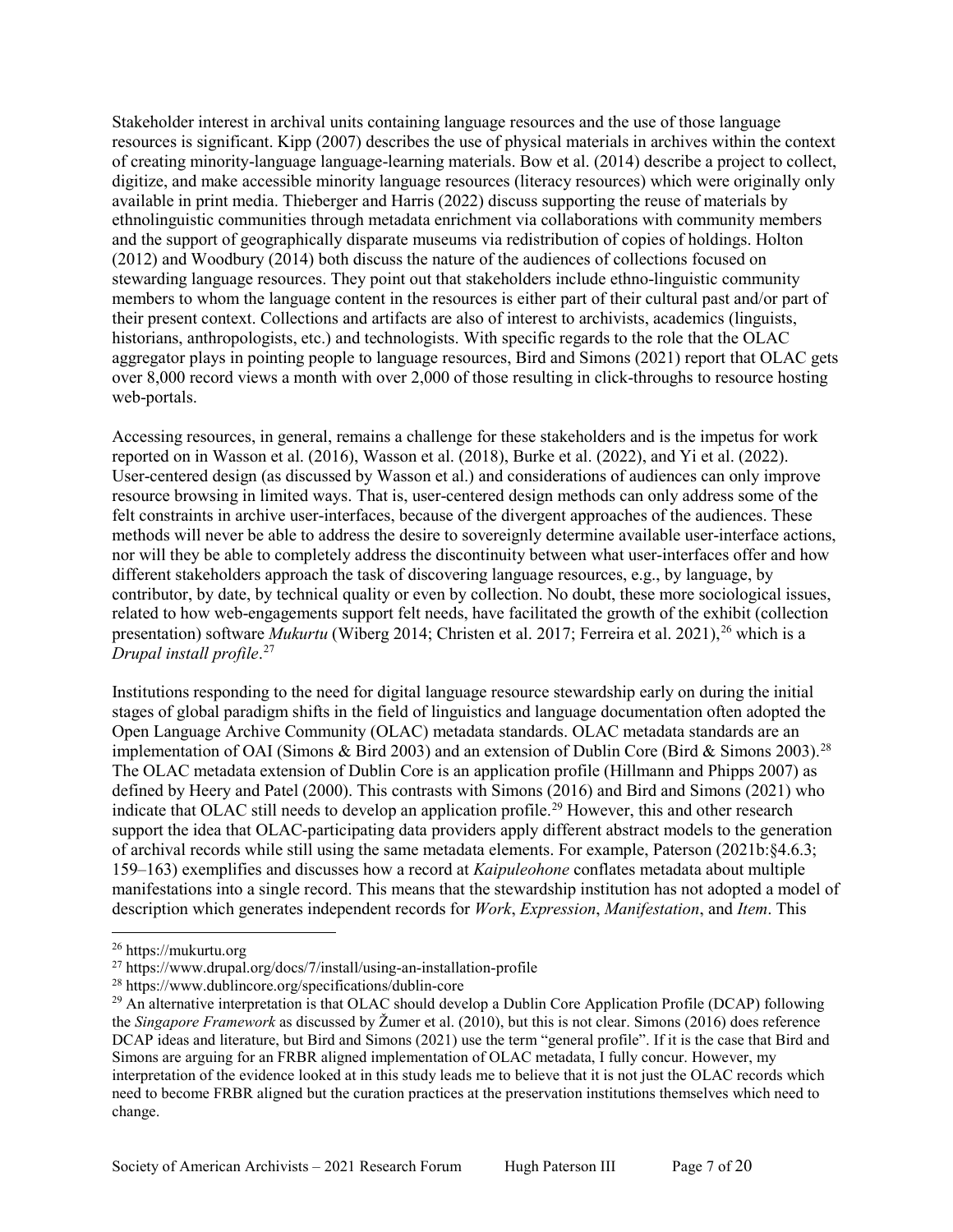impacts the composition of records (inclusive of relationships between records) when they are transmitted to an aggregator or relied upon for generating browsing experiences. If manifestations are not handled independently and are reduced to a common item-type record for aggregator, then a valid question arises: *Is the same type of conflation happening for archival unit records?* An equally important question follows: *If conflation occurs, does it occur as a result of stewardship management practice or is the conflation a technological anomaly on how the records were exported for aggregation via OLAC?* This research does not address either of these important questions, but rather attempts to articulate a basic understanding of what archival unit (collection) records exist in the OLAC aggregator.<sup>[30](#page-7-0)</sup> However, Miller (2010:150–151) states in regards to record generation that:

many local database and user interface systems do not have the capacity to adequately link separate records and to display them together in a clear and meaningful way for end users. This becomes a usability issue, and may drive the creation of single records instead of separate records for original and digital versions of a resource.

This suggests that software choices for curation tasks at preservation institutions is a contributing factor to the state of records. In the case of Kaipuleohone , they use DSpace—software originally designed to create FRBR work-level records for text-based materials. In its structure, materials are not by nature hierarchical but rather are held in a flat equivalence structure. Records can be related to each other creating a logical hierarchical structure using Dublin Core relationships. However, these metadata-declared relationships must be added by a curator after initial record creation, and therefore, are costly due to labor costs. Most language archives rely on submitters for curation tasks, but the field of linguistics has yet to find a way to incentivize or acknowledge the academic merit of curation activities (Weber 2021).

The OLAC metadata vocabularies (Bird & Simons 2001) have served two roles. First, they function as a template of sorts for those who are new to language material preservation and stewardship on the kinds of metadata which should be collected about language resources. Second, the metadata vocabularies serve to drive the interactions within the OLAC aggregator. The OLAC aggregator provides a single gateway experience to metadata from sixty-plus participating data providers which all use the OLAC metadata application profile (Bird & Simons 2021). In many ways the OLAC aggregator is like other multiinstitutional aggregator such as *Europeana*, [31](#page-7-1) the *National Science Digital Library* (NSDL),[32](#page-7-2) the *Digital Public Library of America* (DPLA),<sup>[33](#page-7-3)</sup> *Indiana Memory*,<sup>[34](#page-7-4)</sup> the *Online Archive of California*,<sup>[35](#page-7-5)</sup> and the *Ohio Digital Network* (and other DPLA hubs).<sup>[36](#page-7-6)</sup> However, unlike the general and broad scope of cultural heritage topics within these other projects, OLAC participants and the OLAC application profile focus on *language-based* cultural heritage artifacts, description, and discovery.

Research on other Dublin Core data sets, which often are used to drive web-portals functioning as gateways to multi-collection or multi-institution aggregations, has shown that metadata from providers can vary greatly in several different dimensions including: syntax—data format (Hutt & Riley 2005), semantics—how an element's value is used (Zavalina et al. 2009; Palmer et al. 2010; Park & Tosaka 2010; Zavalina 2011), and the number or types of elements per record (Stvilia et al. 2004; Kurtz 2010). Lynch et al. (2020) report that eighty percent of the items in the *Illinois Digital Heritage* 

<span id="page-7-0"></span> <sup>30</sup> <http://dla.library.upenn.edu/dla/olac/index.html> and also [http://search.language-archives.org.](http://search.language-archives.org/)

<span id="page-7-1"></span><sup>31</sup> <https://www.europeana.eu/en>

<span id="page-7-2"></span><sup>32</sup> [https://nsdl.oercommons.org](https://nsdl.oercommons.org/)

<span id="page-7-3"></span><sup>33</sup> [https://dp.la](https://dp.la/)

<span id="page-7-4"></span><sup>34</sup> [https://digital.library.in.gov](https://digital.library.in.gov/)

<span id="page-7-5"></span><sup>&</sup>lt;sup>35</sup> [https://oac.cdlib.org](https://oac.cdlib.org/)

<span id="page-7-6"></span><sup>36</sup> [https://ohiodigitalnetwork.org](https://ohiodigitalnetwork.org/)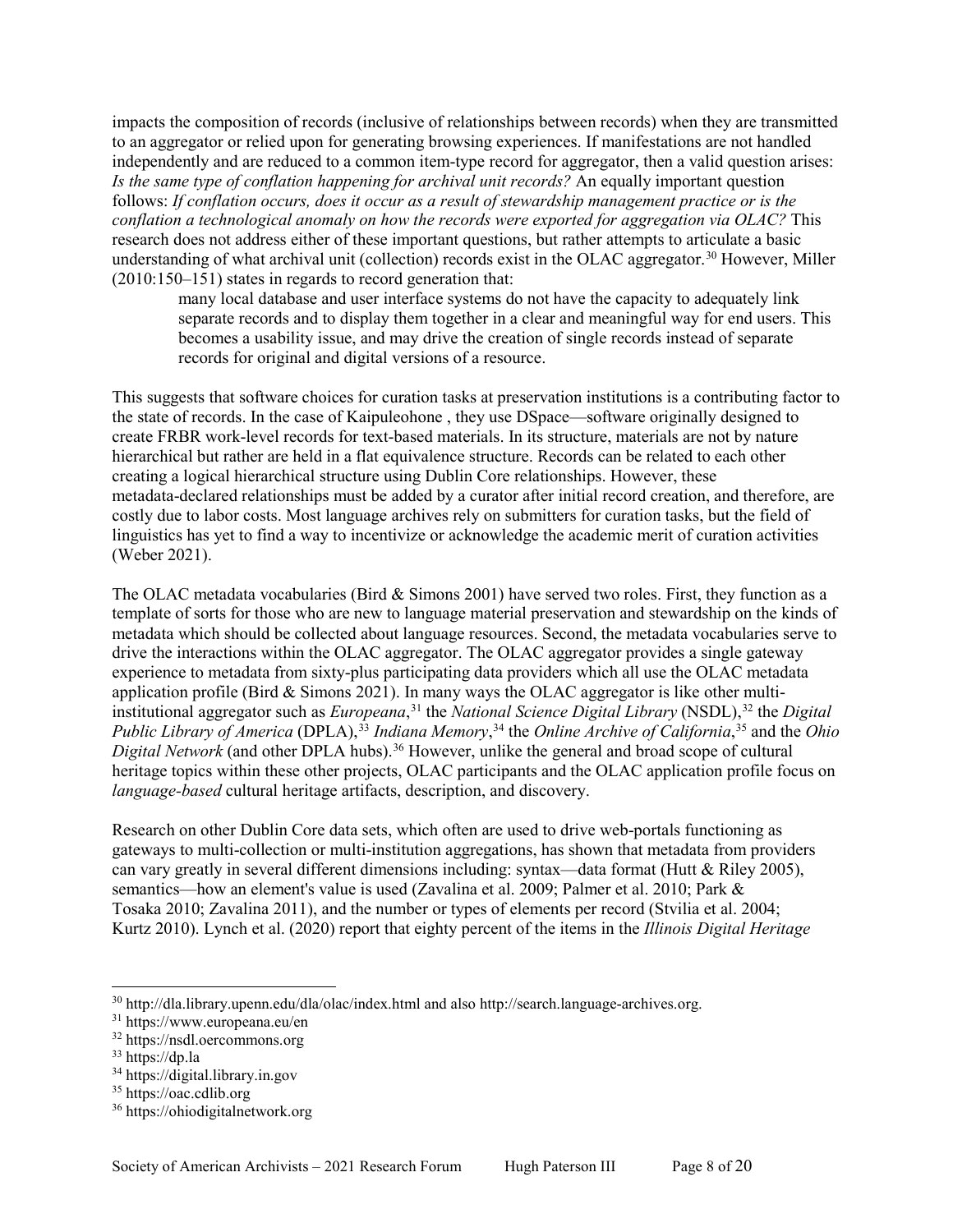*Hub*[37](#page-8-0) did not use the Dublin Core *type* element. In contrast, as shown in Table 1, eighty-three percent of the OLAC records contain a DCMIType refinement to the Dublin Core *type* element. Discontinuity of metadata element syntax and semantics across providers and missing elements produce friction for end-users who are interested in cross-collection and cross-institution searches. This friction is the mismatch between provided results and end-user expectations. It is well known in the web-design industry that too much user-friction in a tool causes users to devalue and abort the use of that tool (Cooper 2004).

## **Methodology**

In this study I report on records which are navigable via the OLAC aggregator. The nightly record dump from July 18th, 2021, on which this study is based, is persisted via Zenodo (Paterson 2021a). The XML data were then filtered via specific queries using XSLT. These same sorts of queries can be done using the OLAC faceted search features on the OLAC website. However, future investigations should consider the use of XSLT and persist their data sets for two reasons: First, OLAC data is constantly in flux as archives receive new accessions and metadata on existing artifacts and as collections are updated. By persisting the nightly version used, future researchers can work with the same data set to verify claims and build on those observations. Second, the use of XSLT can allow for more complex queries of the data than using the faceted browsing of the OLAC website. $38$ 

Given the total lack of prior work in the area of DCMIType vocabulary usage among OLAC data providers, I sought to establish a baseline knowledge which could be used to describe what the usage choices of DCMIType "Collection" looks like across the OLAC dataset. In this investigation I sought to answer several questions regarding the OLAC data set, both across the whole data set and specifically with regards to the application of the DCMIType term "Collection".

- 1. What was the quantity of the total number of records and providers both across the whole data set and with regard to the use of the DCMIType "Collection"?
- 2. What are the semantics of when DCMIType "Collection" is used? That is, is it applied to archival unit records, records of aggregate works, some other context, or misapplied?
- 3. Can I estimate how many collections might be in the dataset but not explicitly marked? To do this, a general search was conducted for the term "Collection" across all fields.<sup>[39](#page-8-2)</sup>

Additionally, I relied on my professional knowledge of the semantics embedded in the URL structures at various language archives. Some archives have archival unit identifiers in their URLs; these can be used to detect clusters of records which belong to an implicit archival collection.

In my work I did not look at Dublin Core relation elements. Dublin Core "hasPart" relation term (or its inverse "IsPartOf") can be used to infer that a record is referring to the existence of an archival unit record which does not exist in the aggregator or that an item record is in fact a record of a multi-part set (such as an aggregate work or archival unit). I did not systematically check for networks of records using relation elements across OLAC records. That being said, I do not recall seeing any relation terms across the several hundred records I have manually checked.

Other OAI based record aggregating projects such as NSDL and DPLA are known to represent archival units in the navigation structures of their web-portal aggregators. Comparing OLAC with other OAI

<span id="page-8-0"></span> <sup>37</sup> https://idhh.dp.la

<span id="page-8-1"></span><sup>&</sup>lt;sup>38</sup> Due to security investigations at the host provider, the OLAC website was down for three months in 2021. As far as I know this is the first time the OLAC website was unavailable in the near twenty years of continuous operation.

<span id="page-8-2"></span><sup>&</sup>lt;sup>39</sup> This was done case insensitively.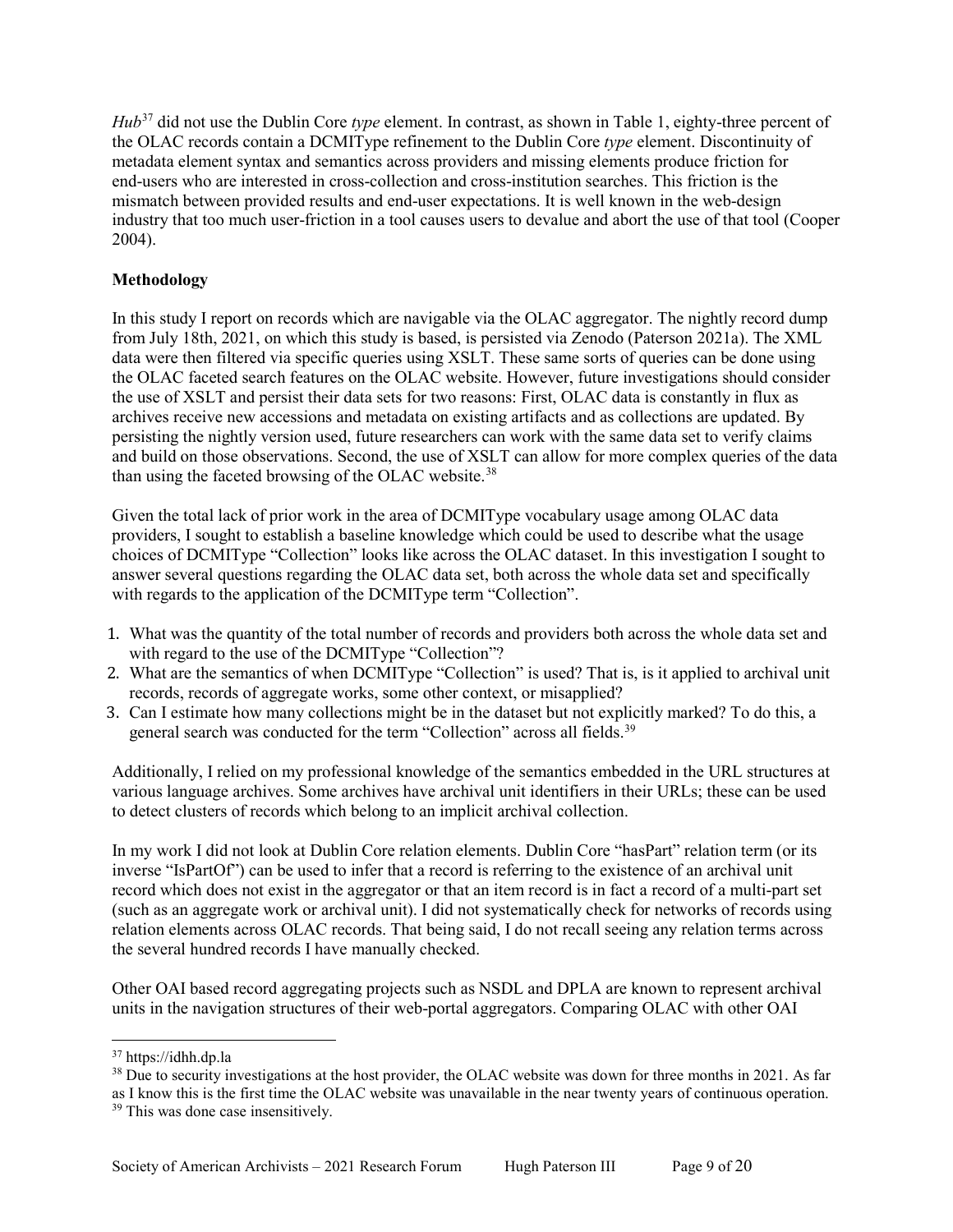aggregations is challenging because allowances need to be made for variations in terminology and abstract models. For example, NSDL calls data providers "Collection" and DPLA calls them "ore:Aggregation". These providers may actually be better described using the DCMIType "Service". Within the OLAC context these providers are often called *archives*, though in this paper I have chosen the more neutral term *data provider*. The DPLA abstract model is based off of the Europeana Data Model (Clayphan et al. 2017) and is discussed by Wickett et al. (2014). According to the metadata documentation of other multi-institutional aggregations such as DPLA hubs, it seems that they use the inferred collection method and list items without directly creating records for the collections in which items are a component (Indiana Memory Project 2020; Ohio Digital Network 2021). [40](#page-9-0) Actual use of DCMIType "Collection" within DPLA is not clear. The *DPLA Metadata Application Profile* does call for a class for collections using the DCMIType "Collection" (DPLA MAP 2017:15) and as such seems to indicate an overt record may be possible, due to the documentation including a *dcterms:description* field within the class. How would this element become available to the aggregator without an overt record? However, a DPLA contributor, the *Ohio Digital Network* states in their resources on recommended fields: "Due [to] DPLA's collection development guidelines, they do not want the DCMI type "collection" used." $41$ 

Approaches such as those taken in DPLA may become problematic, though, when seeking to implementing the DACS principle of *respect des fonds* (Society of American Archivists 2013:xvi, xviii [Principle 2 & 7]). This becomes obvious when one is seeking to display archival unit descriptions for each node in the arrangement architecture. This is acknowledged in the Europeana Foundation's special report on hierarchical objects (Bardi et al. 2014). Middle layer groupings have no guarantee of existing even if each node in the fond (middle layers) is listed with an "IsPartOf" relationship. The issue is that no description element or information will be accessible to the aggregator because these are inferred and have no description information associated with them.

### **Results**

The results are presented in four sections: A general overview of the whole data set in this section, a categorization of overtly indicated collections, a comparison of data providers to the OLAC data set and their use of the DCMIType "Collection", and an estimation of implicit (unidentified) collections within the OLAC data set.

A summary of the OLAC data set as persisted (Paterson 2021a) is summarized in Table 1. Per the data set, the Open Language Archives Community (OLAC) aggregator compiles 443,217 records from sixtyfive providers. Participating archives each provide Dublin Core metadata via an OAI feed. Only 369,520 of the records (83.3 percent) include a DCMIType indicator.

Only eight data providers (12 percent) even use the "Collection" DCMIType. Across the OLAC records, 850 (0.19 percent) use the DCMIType "Collection". By using the DCMIType "Collection" and relating artifact records with archival unit records via the Dublin Core "hasPart" property, more about the original context of the archival unit is transferred from the host institution to the OLAC aggregator. When properly displayed, this can lead to increased utility in browsing environments.

<span id="page-9-0"></span> <sup>40</sup> <https://ohiodigitalnetwork.org/elements/collection>

<span id="page-9-1"></span><sup>41</sup> <https://ohiodigitalnetwork.org/contributors/getting-started/recommended-fields>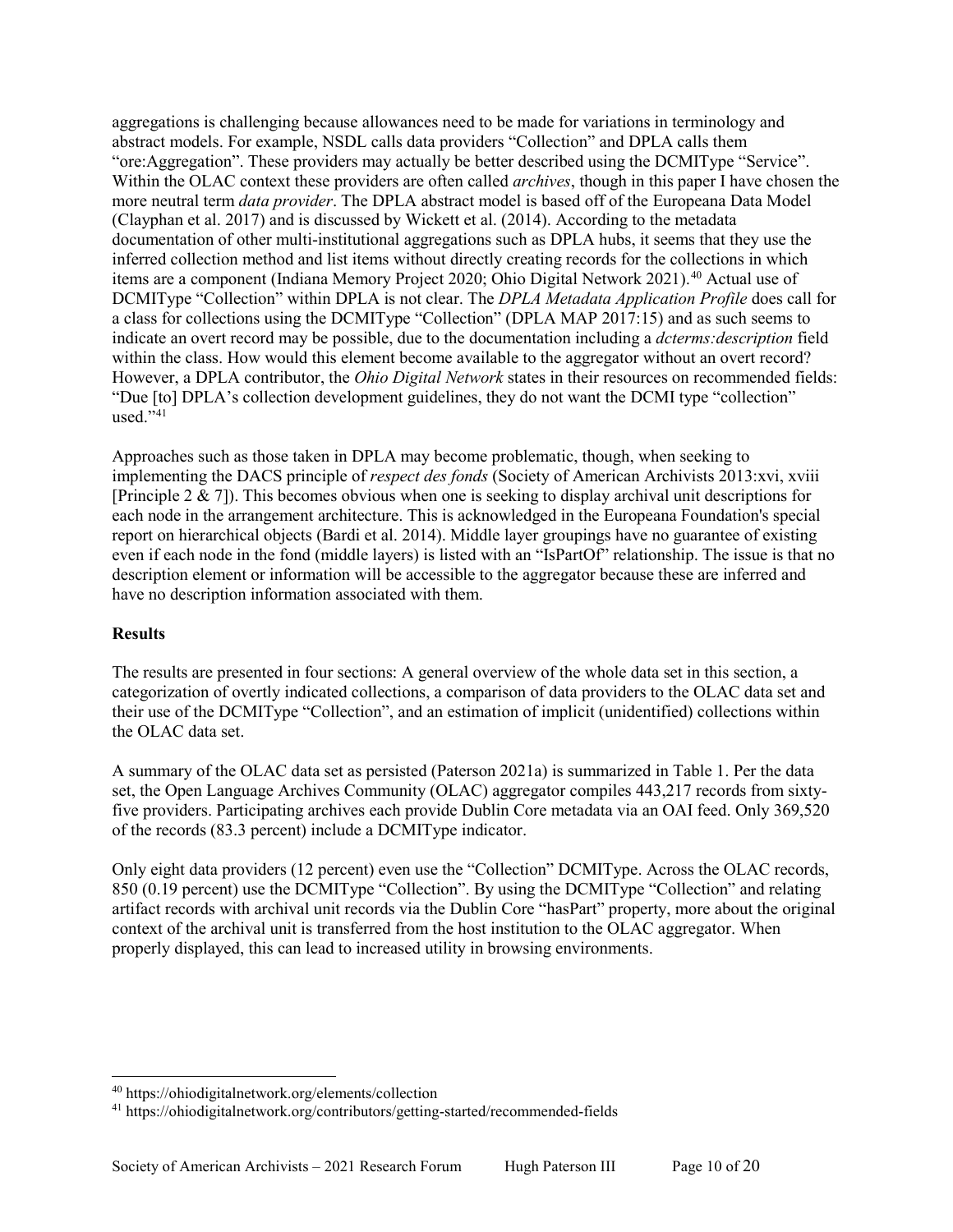| 65 Data providers share data catalogues of language and culture resources via a central<br>aggregator.    |
|-----------------------------------------------------------------------------------------------------------|
| 443,217 Records are shared via OAI-PMH using the Dublin Core, Dublin Core Terms $\&$<br>OLAC name spaces. |
| 369,520 Records include a DCMIType in their record.                                                       |
| 8 Providers use DCMIType "Collection". <sup>42</sup>                                                      |
| 850 OLAC records use the DCMIType "Collection".                                                           |

#### **Table 1.** *OLAC Record Dataset Summary***.**

Categorization of OLAC Collections

In this section I report on the semantics of the use of the DCMIType vocabulary term "Collection". As expected, there are three categories for which overtly marked collection records may fall. This is due to how the DCMIType "Collection" term is defined and the 1:1 Principle of application within Dublin Core. The results are reported in Table 2. Of the eight data providers which employ the DCMIType vocabulary term "Collection", one data provider misapplied the term, applying it to items which were not specifically either archival units or aggregate works.<sup>[43](#page-10-1)</sup> Five data providers apply the DCMIType "Collection" to archival unit level records. In some cases, these records are for corpora, a specific type of aggregate work. There is some disagreement among language documentation practitioners on the exact nature of a corpus; i.e., is it a single item or is it an aggregate work?<sup>[44](#page-10-2)</sup> Two data providers apply the DCMIType "Collection" to aggregate works. Of the two data providers who applied the DCMIType "Collection" to records, one is a library; the other is an archive. In the case of the archive PARADISEC, the application was within a very limited number of archival collections, suggesting a unique application of the DCMIType term "Collection" rather than a broad policy-based application across archival collections.

<span id="page-10-0"></span> $42$  In Paterson (2021c), I stated "seven providers". One of the eight providers misuses the metadata term, leaving seven valid providers. This is clarified in Table 2.

<span id="page-10-2"></span><span id="page-10-1"></span><sup>&</sup>lt;sup>43</sup> The Graduate Institute of Applied Linguistics (GIAL) is the data provider which misapplied the DCMIType "Collection". The GIAL data feed is a single run, static feed converted from library MARC records. The code for the conversion is online in the OLAC Github repository and a report of the work is available in Hirt et al. (2009). <sup>44</sup> For further discussion see Paterson (2021b:footnote 8).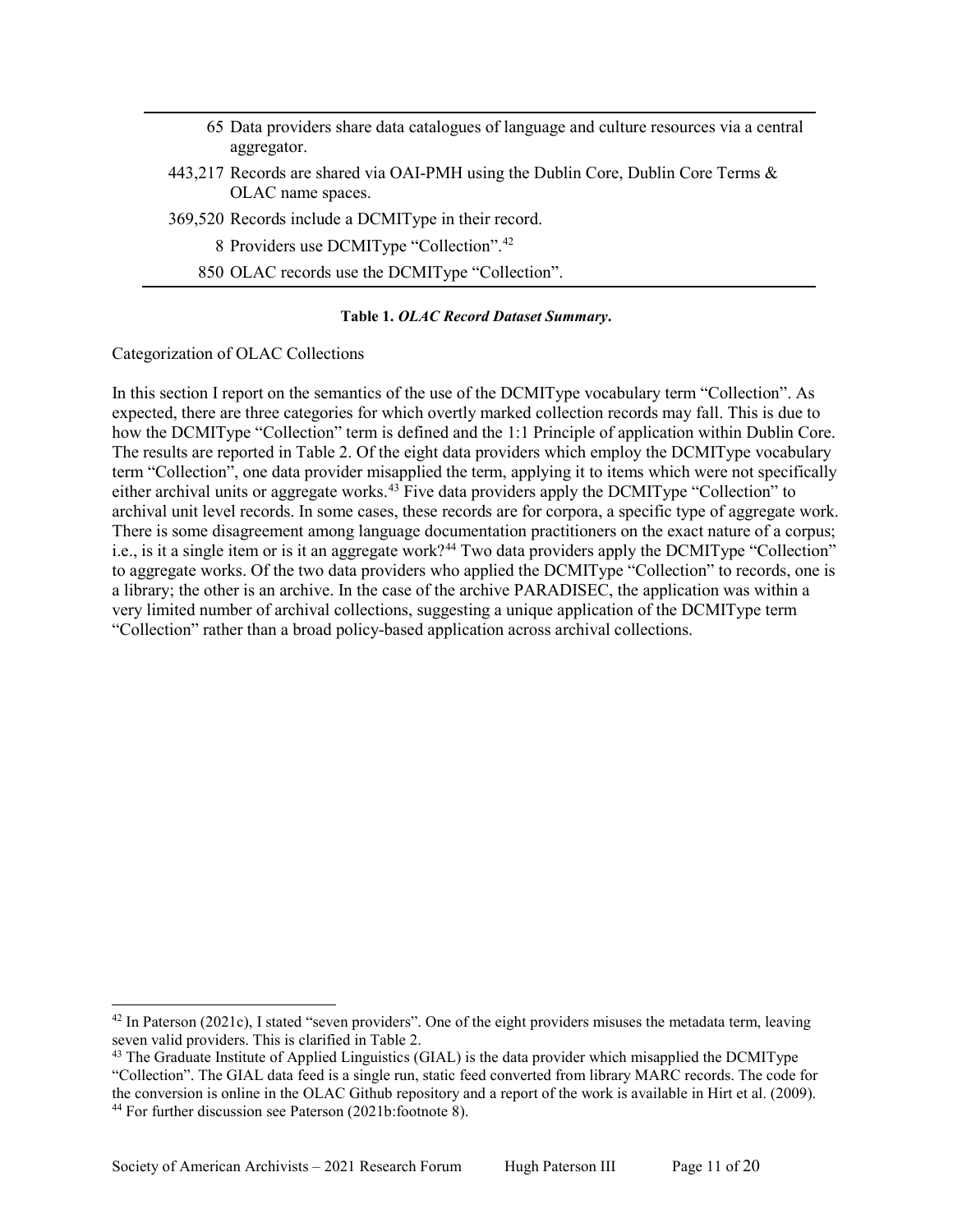| <b>Institution</b>                                                                        | <b>Reported</b><br><b>Collections</b> | Archival<br>Units    | <b>Aggregate</b><br>Works | <b>Mislabeled</b> |
|-------------------------------------------------------------------------------------------|---------------------------------------|----------------------|---------------------------|-------------------|
|                                                                                           |                                       |                      |                           |                   |
| The Sociolinguistic Archive and<br>Analysis Project (SLAAP)                               | 36                                    | $\blacktriangledown$ |                           |                   |
| Speech and Language Data Repository<br>(SLDR/ORTOLANG)                                    | 23                                    | $\blacktriangledown$ |                           |                   |
| Bavarian Archive for Speech Signals<br>(BAS)                                              | 53                                    | $\blacktriangledown$ |                           |                   |
| Multimodal Learning and Teaching<br>Corpora Exchange                                      | 49                                    | $\blacktriangledown$ |                           |                   |
| COllections de COrpus Oraux<br>Numeriques (CoCoON ex-CRDO)                                | 163                                   | $\blacktriangledown$ |                           |                   |
| Pacific And Regional Archive for<br>Digital Sources in Endangered Cultures<br>(PARADISEC) | 99                                    |                      |                           |                   |
| Pacific Collection at the University of<br>Hawai'i at Mānoa Hamilton Library              | 272                                   |                      | $\blacktriangledown$      |                   |
| Graduate Institute of Applied<br>Linguistics Library                                      | 155                                   |                      |                           |                   |

**Table 2.** *OLAC Collections: Categorization of Reported Collections***.**

Data Providers not Contributing Collection Records

Only twelve percent of the OLAC data providers use the DCMIType "Collection" vocabulary term. But quantifying provider usage *or lack of usage* gives insight on how provider-based practices of applying the DCMIType "Collection" vocabulary term impact the whole OLAC dataset. For example, if only a few data providers use the DCMIType "Collection" vocabulary term but their records comprise a significant quantity of total available OLAC records, then coverage may be assumed to be fairly good, and non-use may be assumed to be an issue across smaller data providers. Therefore the number of total records and providers was investigated. Table 3 summarizes the rank of OLAC data providers by the quantity of their record contributions. Three data providers provide over sixty-five percent of all records, while the top twenty-five contributors provide over ninety-eight percent of all records. Only four providers among these top twenty-five provide DCMIType "Collection" records. The top three data providers never make use of the DCMIType "Collection". Positions number four and five are data providers who do mark items with "Collection". One of these is PARADISEC, which from the data, appears to have inconsistent application of the DCMIType "Collection". This suggests that major language resource preservation institutions are not providing archival unit records of any kind to OLAC. No doubt this impacts how end users navigate records in the OLAC aggregator.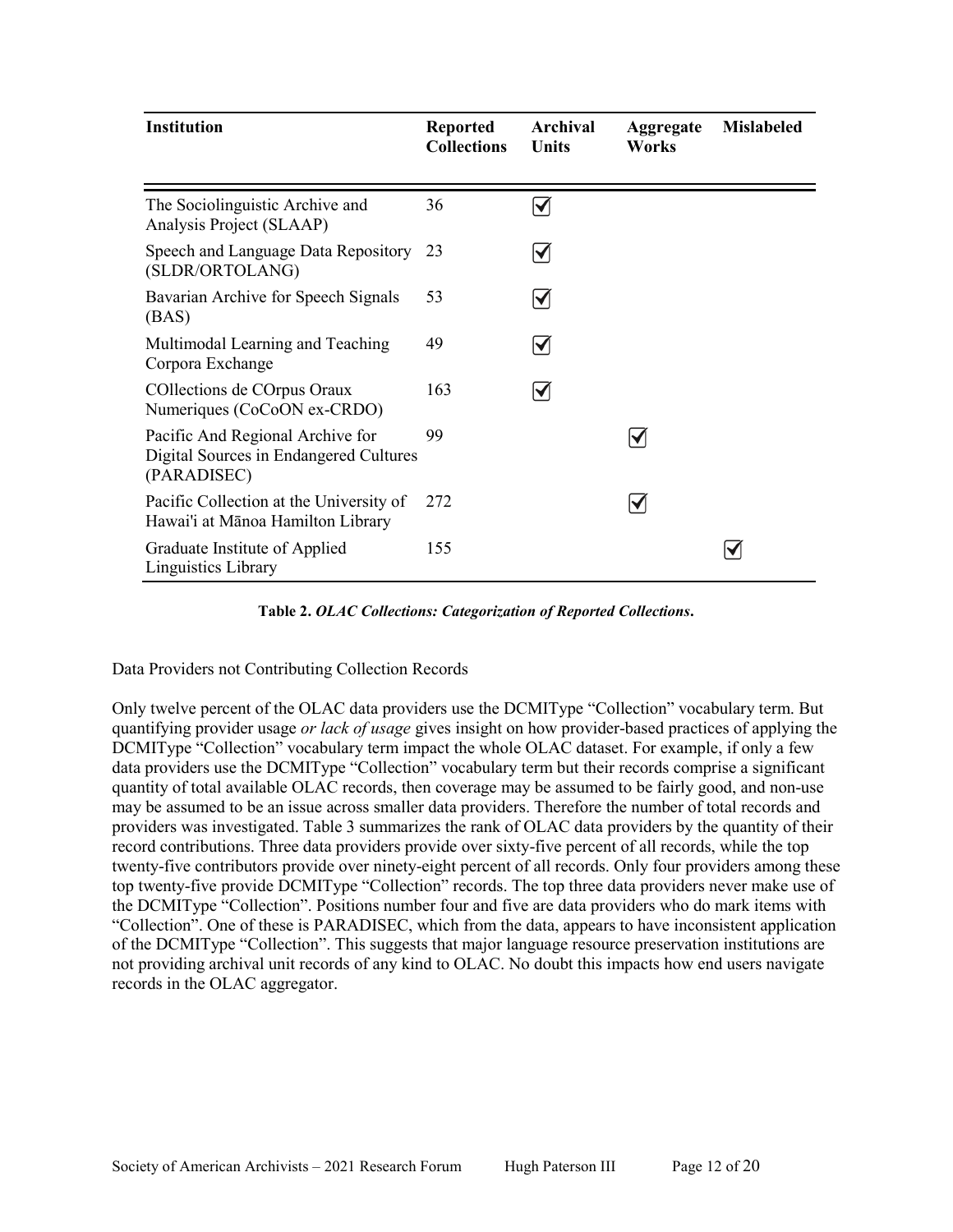| <b>Institution</b>                             | Number of<br><b>Records</b> | Percentage of<br><b>OLAC Records</b> | <b>OLAC</b> Contributor<br>Rank <i>Based on</i><br><b>Number of Records</b> |
|------------------------------------------------|-----------------------------|--------------------------------------|-----------------------------------------------------------------------------|
| The Language Archive                           | 149,763                     | 33.79%                               |                                                                             |
| <b>Endangered Languages Archive</b>            | 93,687                      | 21.14%                               | 2                                                                           |
| SIL Language and Culture<br>Archives           | 49,494                      | 11.17%                               | 3                                                                           |
| California Language Archive                    | 14,959                      | 3.37%                                | 6                                                                           |
| Lund University Humanities Lab<br>corpusserver | 12,266                      | 2.77%                                | 7                                                                           |

**Table 3.** *Five Largest Data Providers not Contributing DCMIType "Collection" Records***.**

Estimating missing Archival Unit Records in OLAC

Given the large number of records which are unmarked for DCMIType "Collection" and that the largest record providers either do not provide archival unit records or do so inconsistently, a follow-on question arises. *How many implicit archival units or aggregate works are detectable in the data and are going unreported?* Estimating implicit sets of records is hard because groupings can happen for various reasons. Within language preservation institutions, archival units may be topical for the area of research (phonetic, phonological, oral history, etc.), they may be periodic by research endeavor (such as the set of resources created by a certain field trip or community-researcher collaboration), or they may center around a single scholar or ethno-linguistic community.

I limited my investigation of missing records to only data providers which did not provide a record with the DCMIType "Collection". So providers like PARADISEC and GIAL are excluded. The assumption was made that since these data providers have included DCMIType "Collection" in some of their data that all data is covered by those DCMIType "Collection" records. Of course this may or may not be true and perhaps records from these providers ought to be further investigated. In this task I used two methods to detect clusters of resource records which are suspect to qualify as DCMIType "Collection". The results are listed in Table 4. First, I used a full-text-search on the term "Collection" across metadata element fields. Second, I used patterns in URLs to detect clusters of records. Therefore, I hold these numbers loosely but estimate that there are over 7,816 records which should have the DCMIType "Collection" applied. Even if many of these records contain a statement like "part of X Collection" and therefore show up in searches for the term *collection*, many of these records also represent bundles or aggregate works. Additionally, I estimate there to be 1,086 "missing" archival unit records which would provide additional descriptions to groups of item records. For example, *The Rosetta Project* contributes fifty-nine item level records from the *Alan Lomax Collection*, but there is no archival unit record to describe the nature of the collection.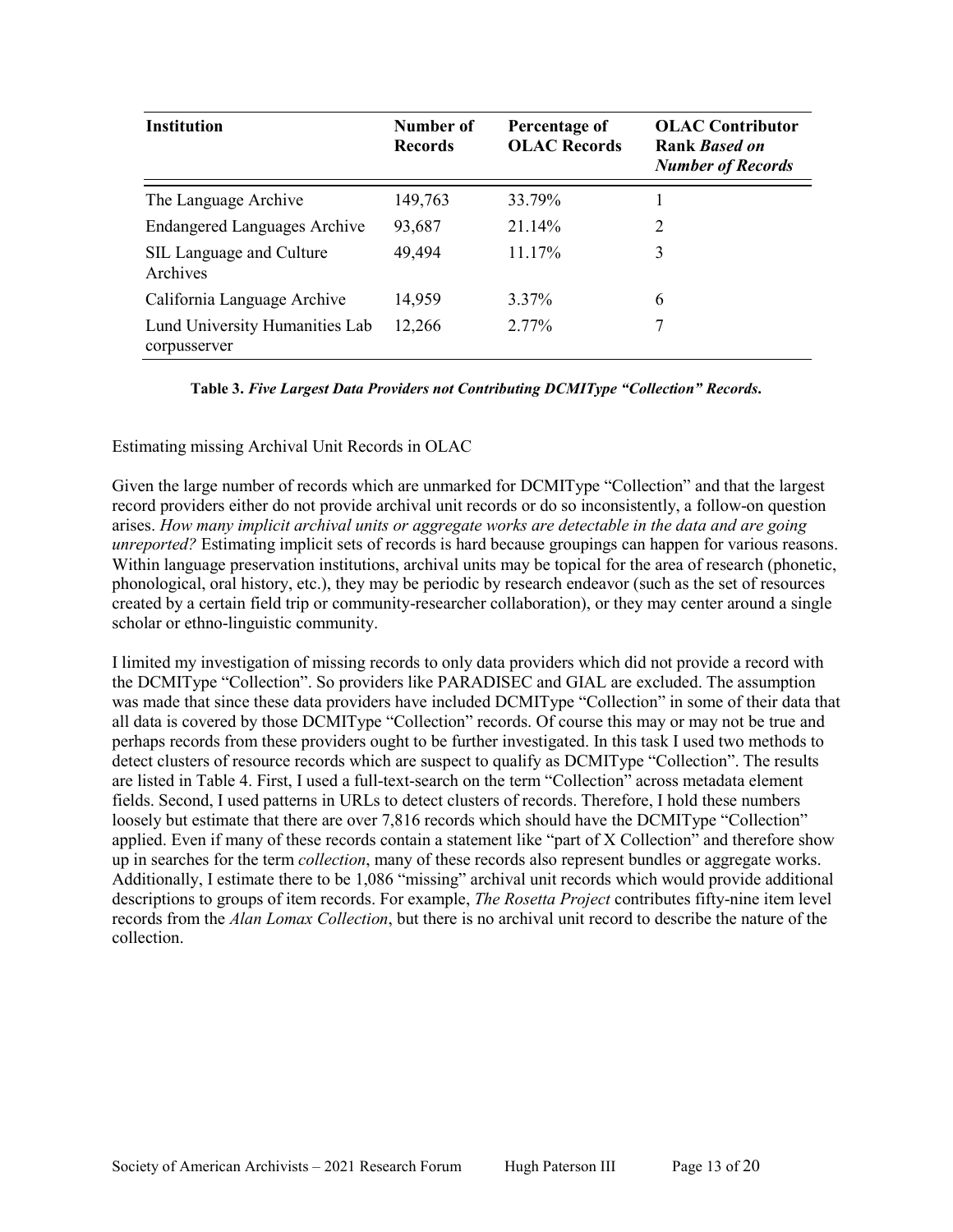| <b>Institution</b>                                                         |       | <b>Records which Should Be</b><br><b>Associated with an Archival Unit Record</b> |  |  |
|----------------------------------------------------------------------------|-------|----------------------------------------------------------------------------------|--|--|
| The Rosetta Project: A Long Now Foundation 59<br>Library of Human Language |       | Alan Lomax Collection records                                                    |  |  |
| <b>Endangered Languages Archive</b>                                        | 4.005 | Search for "Collection" in records                                               |  |  |
| The Language Archive                                                       | 1.467 | Search for "Collection" in records                                               |  |  |
| Lund University Humanities Lab<br>corpusserver                             | 2.285 | Search for "Collection" in records                                               |  |  |

**Table 4.** *Suspect and Implicit Archival Units in OLAC***.**

#### **Findings**

These data support claims (Wasson et al. 2016; Wasson et al. 2018; Burke et al. 2022) that: (1) User interfaces to web-portals presenting language resources present user friction. Here I show that the OLAC web-views also suffer from user friction because whole/part, collection/component relationships are not effectively communicated to OLAC web-users. (2) Record descriptions are not consistent (archival unit description information is compressed into artifact records). (3) Language resource preservation organizations are not using consistent frameworks for archival unit description such as *Describing Archives: A Content Standard* (Society of American Archivists 2013) which calls for cascading levels of detail applied to items found in archival units.

Overall we should expect a greater number of records with the DCMIType "Collection" within the OLAC aggregator. These archival unit records should link to the records for the constituent parts of the archival unit. We should anticipate that there is a broad range of content for which the DCMIType "Collection" is appropriate. "Collection" records would include records for archival units, records of periodicals (but not their articles, unless they were aggregate works), and aggregate works. This leads me to ask: *Where have all the collections gone?* It would appear that either management practices at language archives (1) prevent language archives from grouping, managing, and documenting digital assets as archival units, or (2) unidentified barriers prevent these institutions from adding archival unit records to their OLAC compliant metadata feeds so that they surface in the OLAC aggregator.

### **Conclusion**

Current practices of arrangement and description at language resource preservation institutions participating in OLAC do not currently follow archival practices in arrangement and description as described in frameworks like DACS, including honoring principles like *respect des fonds*. This has multiple impacts including consequences in web-based navigation and discoverability. Implementing best practice guidelines at language resource preservation institutions and communicating archival unit level records and the relationships between archival units and records representing constituent artifact would increase the general understanding of holdings related to the linguistic cultural heritage of ethno-linguistic minorities around the world. Creating a template for the expression of collection records from metadata elements within the OLAC application profile is the next step in facilitating a common understanding of holdings.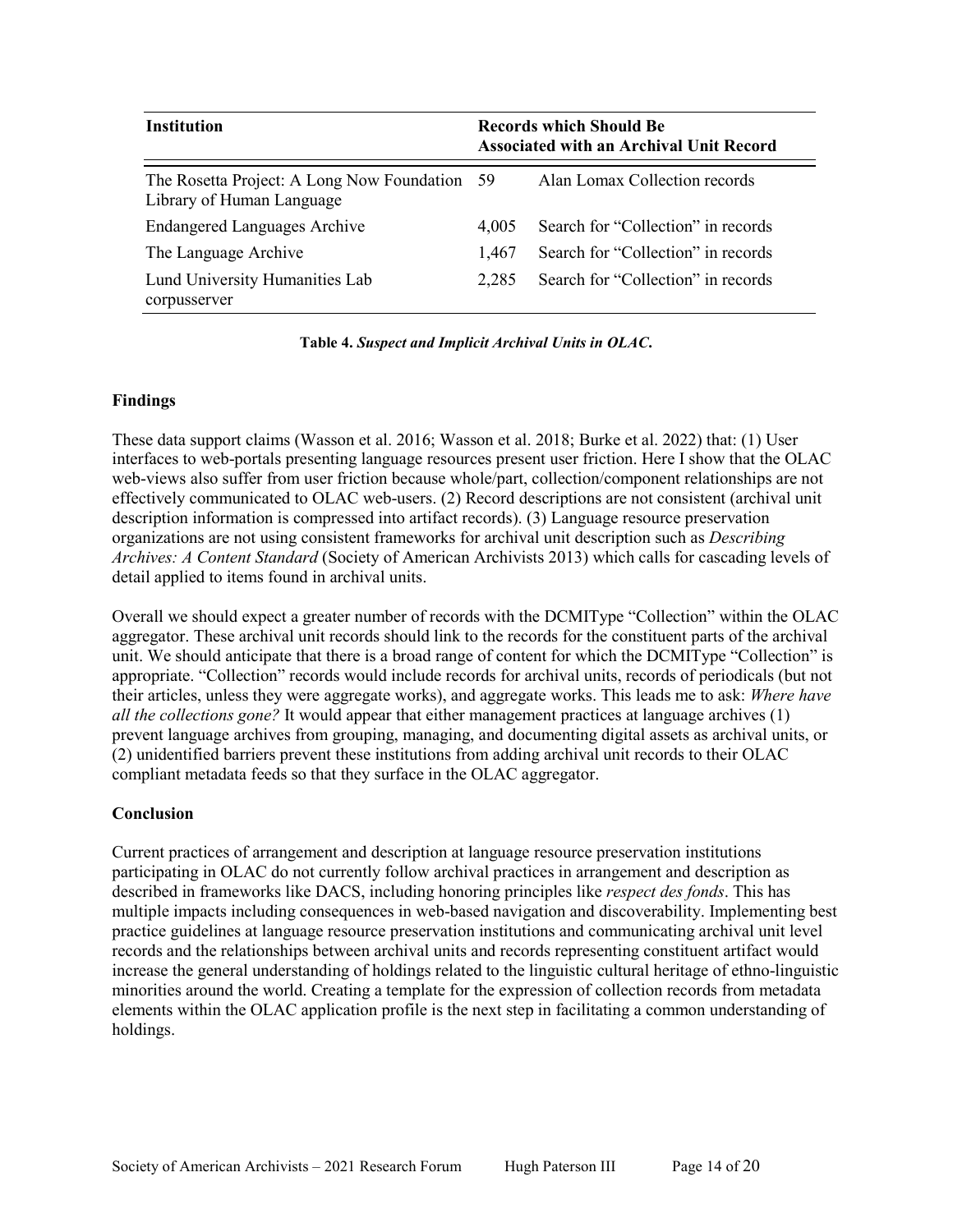#### **Abbreviations**

- DACS = Describing Archives: A Content Standard
- DCAP = Dublin Core Application Profile
- DPLA = Digital Public Library of America
- EAD = Encoded Archival Description
- ELAR = Endangered Languages Archive
- FRBR = Functional Requirements for Bibliographic Records
- $GIAL = Graduate Institute of Applied Linguistics$
- ISO = International Standards Organization
- L&CA = Language and Culture Archives
- MARC = Machine-Readable Cataloging
- NSDL = National Science Digital Library
- NSF = National Science Foundation
- $OAI = Open Archives Initiative$
- OAI-PMH = Open Archives Initiative Protocol for Metadata Harvesting
- OLAC = Open Language Archives Community
- PARADISEC = Pacific and Regional Archive for Digital Sources in Endangered Cultures
- URL = Universal Resource Locator
- XML = Extensible Markup Language
- XSLT = Extensible Stylesheet Language Transformations

#### **Resources**

- Albarillo, Emily E., and Nicholas Thieberger. 2009. "Kaipuleohone, the University of Hawaiʻi's Ethnographic Archive." *Language Documentation & Conservation* 3 (1): 154–81.
- Bardi, Alessia, Allison Kupietzky, Antoine Isaac, Dan Matei, Donald Weber, Kerstin Arnold, Maria Luisa Martinez Conde, et al. 2014. "Recommendations for the Representation of Hierarchical Objects in Europeana." Tech. Netherlands: Europeana Foundation. [https://pro.europeana.eu/project/hierarchical-objects.](https://pro.europeana.eu/project/hierarchical-objects)
- Bartlett, Nancy. 1992. "Respect Des Fonds: The Origins of the Modern Archival Principle of Provenance." *Primary Sources & Original Works* 1 (1–2): 107–15. doi[:10.1300/J269V01N01\\_07.](https://doi.org/10.1300/J269V01N01_07)
- Barwick, Linda. 2003. "Planning for PARADISEC: The Pacific And Regional Archive for Digital Sources in Endangered Cultures." Presentation Paper presented at the Ozeculture conference, Brisbane Powerhouse, 31 July, Brisbane, Australia. [https://web.archive.org/web/20080815073730/http://www.acn.net.au/conference3/barwick/barwic](https://web.archive.org/web/20080815073730/http:/www.acn.net.au/conference3/barwick/barwick.pdf) [k.pdf.](https://web.archive.org/web/20080815073730/http:/www.acn.net.au/conference3/barwick/barwick.pdf)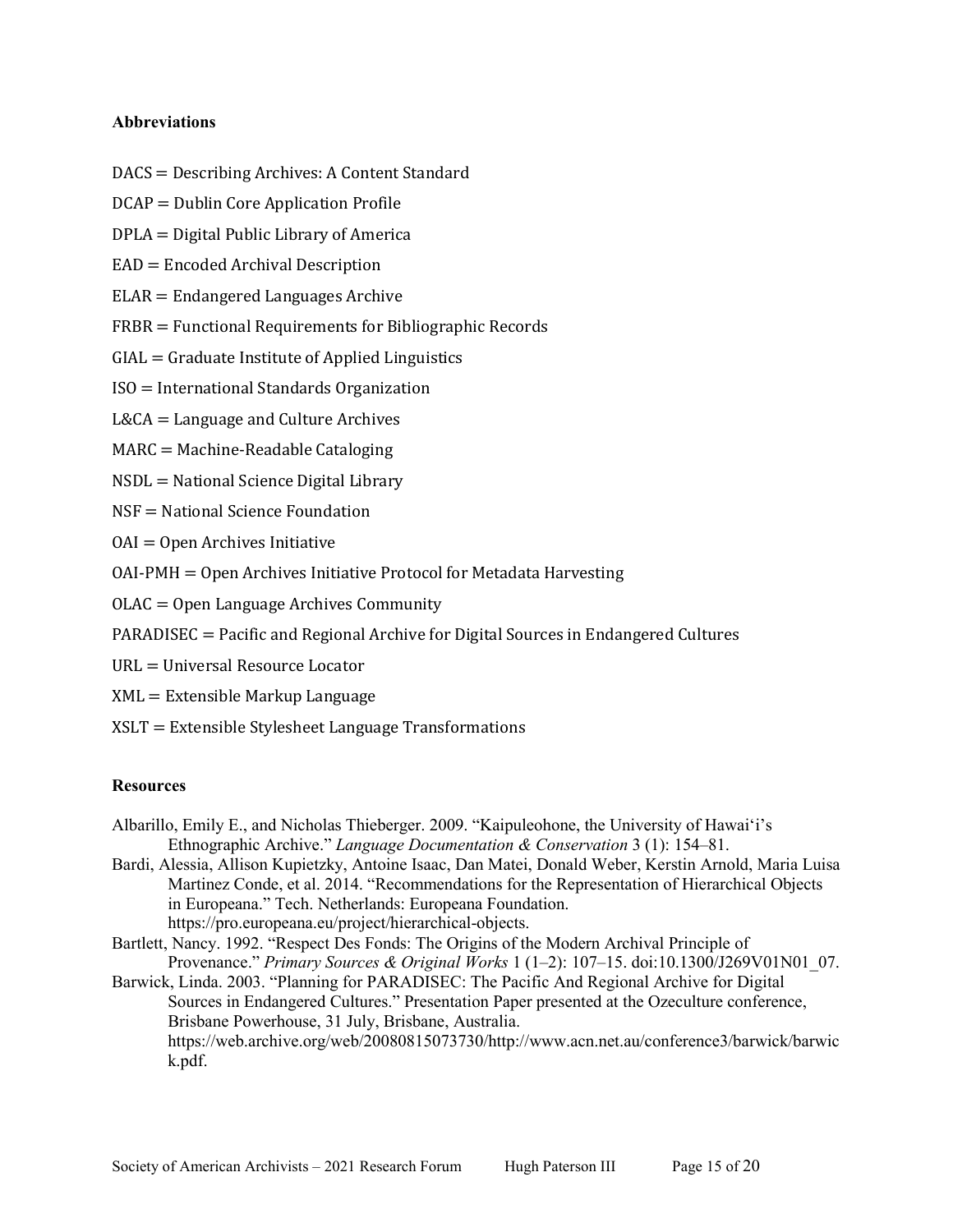- Bird, Steven, and Gary Simons. 2003. "Extending Dublin Core Metadata to Support the Description and Discovery of Language Resources." *Computers and the Humanities* 37 (4): 375–88. doi[:10.1023/A:1025720518994.](https://doi.org/10.1023/A:1025720518994)
- ———. 2021. "Towards an Agenda for Open Language Archiving." In *Proceedings of the International Workshop on Digital Language Archives: LangArc 2021*, edited by Zavalina Oksana and Shobhana Lakshmi Chelliah, 25–28. Denton, Texas: University of North Texas. doi[:10.12794/langarc1851171.](https://doi.org/10.12794/langarc1851171)
- Bird, Steven, and Gary F. Simons. 2001. "The OLAC Metadata Set and Controlled Vocabularies." In *Proceedings of ACL/EACL Workshop on Sharing Tools and Resources for Research and Education*, edited by Thierry DeClerck, Steven Krauwer, and Mike Rosner, 7–18. Université de Toulouse, France: EACL-ACL; elsnet. [https://www.aclweb.org/anthology/W01-1506.](https://www.aclweb.org/anthology/W01-1506)
- Bow, Catherine, Michael J. Christie, and Brian Devlin. 2014. "Developing a Living Archive of Aboriginal Languages." *Language Documentation and Conservation* 8: 345–60.
- Brown, Michael F. 1998. "Can Culture Be Copyrighted?" *Current Anthropology* 39 (2): 193–222. doi[:10.1086/204721.](https://doi.org/10.1086/204721)
- Burke, Mary, and Oksana Zavalina. 2019. "Exploration of Information Organization in Language Archives." *Proceedings of the Association for Information Science and Technology* 56 (1): 364– 67. doi[:10.1002/pra2.30.](https://doi.org/10.1002/pra2.30)
- Burke, Mary, and Oksana L. Zavalina. 2020a. "Identifying Challenges for Information Organization in Language Archives: Preliminary Findings." In *Sustainable Digital Communities: Proceedings of the 15th International Conference, IConference 2020, Böras, Sweden, March 23–26, 2020*, edited by Anneli Sundqvist, Gerd Berget, Jan Nolin, and Kjell Ivar Skjerdingstad, 622–29. Lecture Notes in Computer Science 12051. Cham, Switzerland: Springer International Publishing. doi[:10.1007/978-3-030-43687-2\\_52.](https://doi.org/10.1007/978-3-030-43687-2_52)
- . 2020b. "Descriptive Richness of Free-text Metadata: A Comparative Analysis of Three Language Archives." *Proceedings of the Association for Information Science and Technology* 57 (1). doi[:10.1002/pra2.429.](https://doi.org/10.1002/pra2.429)
- Burke, Mary, Oksana L. Zavalina, Shobhana Lakshmi Chelliah, and Mark E. Phillips. 2022. "User Needs in Language Archives: Findings from Interviews with Language Archive Managers, Depositors, and End-Users." *Language Documentation & Conservation* 16: 1–24.
- Christen, Kimberly, Alex Merrill, and Michael Wynne. 2017. "A Community of Relations: Mukurtu Hubs and Spokes." *D-Lib Magazine* 23 (5/6). doi[:10.1045/may2017-christen.](https://doi.org/10.1045/may2017-christen)
- Clayphan, Robina, Valentine Charles, and Michael Wynne. 2017. *Europeana Data Model – Mapping Guidelines*. 2.4. Netherlands: Europeana Foundation. https://pro.europeana.eu/files/Europeana Professional/Share your data/Technical requirements/ [EDM\\_Documentation/EDM\\_Mapping\\_Guidelines\\_v2.4\\_102017.pdf.](https://pro.europeana.eu/files/Europeana_Professional/Share_your_data/Technical_requirements/EDM_Documentation/EDM_Mapping_Guidelines_v2.4_102017.pdf)
- Cooper, Alan. 2004. *The Inmates Are Running the Asylum*. Indianapolis, IN: Sams.
- DPLA MAP Working Group. 2017. *Introduction to the DPLA Metadata Model*. 5th ed. Boston, MA: Digital Public Library of America. [https://pro.dp.la/hubs/metadata-application-profile.](https://pro.dp.la/hubs/metadata-application-profile)
- Elliott, Mark C. 2001. "The Manchu-Language Archives of the Qing Dynasty and the Origins of the Palace Memorial System." *Late Imperial China* 22 (1): 1–70. doi[:10.1353/late.2001.0002.](https://doi.org/10.1353/late.2001.0002)
- Ferreira, Vera, Leonore Lukschy, Buachut Watyam, Siripen Ungsitipoonpor, and Mandana Seyfeddinipur. 2021. "A Website Is a Website Is a Website: Why Trusted Repositories Are Needed More Than Ever." In *Proceedings of the International Workshop on Digital Language Archives: LangArc 2021*, edited by Oksana L. Zavalina and Shobhana Lakshmi Chelliah, 1–4. Denton, Texas: University of North Texas. doi[:10.12794/langarc1851176.](https://doi.org/10.12794/langarc1851176)
- Hale, Ken, Michael Krauss, Lucille J. Watahomigie, Akira Y. Yamamoto, Colette Craig, LaVerne Masayesva Jeanne, and Nora C. England. 1992. "Endangered Languages." *Language* 68 (1): 1– 42. doi[:10.2307/416368.](https://doi.org/10.2307/416368)
- Haworth, Kent M. 2001. "Archival Description: Content and Context in Search of Structure." *Journal of Internet Cataloging* 4 (3–4): 7–26. doi[:10.1300/J141v04n03\\_02.](https://doi.org/10.1300/J141v04n03_02)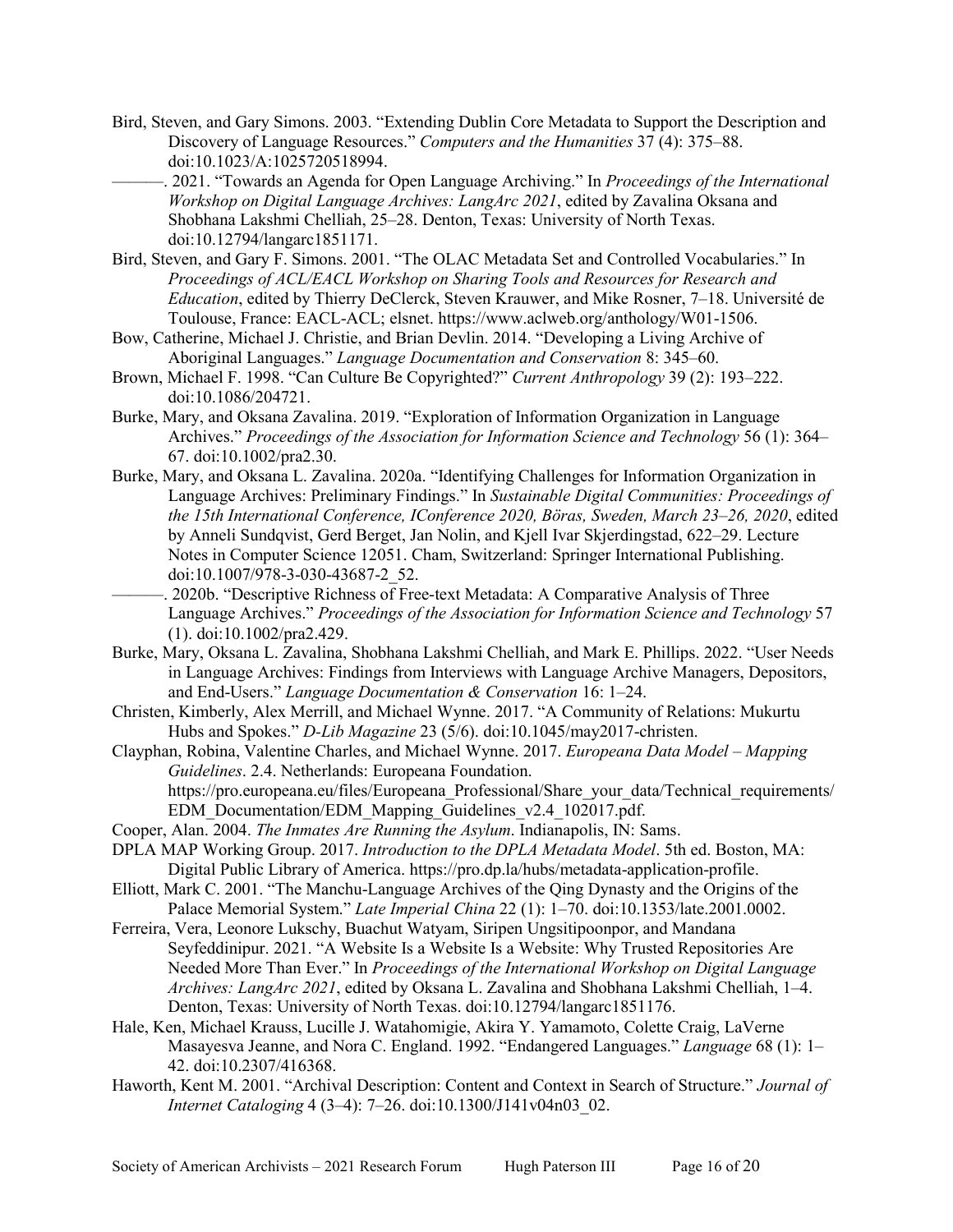- Heery, Rachel, and Manjula Patel. 2000. "Application Profiles: Mixing and Matching Metadata Schemas." *Ariadne* 25. [http://www.ariadne.ac.uk/issue/25/app-profiles/.](http://www.ariadne.ac.uk/issue/25/app-profiles/)
- Hillmann, Diane I., and Jon Phipps. 2007. "Application Profiles: Exposing and Enforcing Metadata Quality." In *DC-2007--Singapore Proceedings*, edited by Stuart A. Sutton, Abdus Sattar Chaudhry, and Christopher Khoo, 52–62. Singapore; Dublin, Ohio, USA: Dublin Core Metadata Initiative & National Library Board Singapore. [https://dcpapers.dublincore.org/pubs/article/view/866.](https://dcpapers.dublincore.org/pubs/article/view/866)
- Hirt, Christopher, Gary Simons, and Joan Spanne. 2009. "Building a MARC-to-OLAC Crosswalk: Repurposing Library Catalog Data for the Language Resources Community." In *Proceedings of the 2009 Joint International Conference on Digital Libraries - JCDL '09*, 393–94. Austin, Texas: ACM Press. doi[:10.1145/1555400.1555479.](https://doi.org/10.1145/1555400.1555479)
- Holton, Gary. 2012. "Language Archives: They're Not Just for Linguists Any More." In *Potentials of Language Documentation: Methods, Analyses, and Utilization*, edited by Frank Seifart, Geoffrey Haig, Nikolaus P. Himmelmann, Dagmar Jung, Anna Margetts, and Paul Trilsbeek, 111–17. Language Documentation & Conservation Special Publication 3. Honolulu, Hawai'i: University of Hawai'i Press. [http://scholarspace.manoa.hawaii.edu/handle/10125/4523.](http://scholarspace.manoa.hawaii.edu/handle/10125/4523)
- Hughes, Baden. 2004. "Metadata Quality Evaluation: Experience from the Open Language Archives Community." In *Digital Libraries: International Collaboration and Cross-Fertilization*, edited by Zhaoneng Chen, Hsinchun Chen, Qihao Miao, Yuxi Fu, Edward Fox, and Ee-peng Lim, 320–29. Lecture Notes in Computer Science 3334. Berlin, Heidelberg: Springer Berlin Heidelberg. doi[:10.1007/978-3-540-30544-6\\_34.](https://doi.org/10.1007/978-3-540-30544-6_34)
- Hutt, Arwen, and Jenn Riley. 2005. "Semantics and Syntax of Dublin Core Usage in Open Archives Initiative Data Providers of Cultural Heritage Materials." In *Proceedings of the 5th ACM/IEEE-CS Joint Conference on Digital Libraries - JCDL '05*, 262–70. Denver, CO, USA: ACM Press. doi[:10.1145/1065385.1065447.](https://doi.org/10.1145/1065385.1065447)
- Indiana Memory Project. 2020. *Dublin Core Metadata Guide—Indiana Memory Project*. Indianapolis, Indiana: Indiana University Perdue University Indianapolis. [https://www.in.gov/library/files/IndianaMemoryMetadata2020.pdf.](https://www.in.gov/library/files/IndianaMemoryMetadata2020.pdf)
- Kipp, Darrell. 2007. "Swimming in Words." *Cultural Survival Quarterly* 31 (2): 36–43.
- Kurtz, Mary. 2010. "Dublin Core, DSpace, and a Brief Analysis of Three University Repositories." *Information Technology and Libraries* 29 (1): 40–46. doi[:10.6017/ital.v29i1.3157.](https://doi.org/10.6017/ital.v29i1.3157)
- Lynch, Joshua D., Jessica Gibson, and Myung-Ja Han. 2020. "Analyzing and Normalizing Type Metadata for a Large Aggregated Digital Library." *The Code4Lib Journal* 47 (February). [https://journal.code4lib.org/articles/14995.](https://journal.code4lib.org/articles/14995)
- Miller, Steven J. 2010. "The One-To-One Principle: Challenges in Current Practice." In *DCMI '10: Proceedings of the 2010 International Conference on Dublin Core and Metadata Applications*, 150–64. Pittsburgh, Pennsylvania: Dublin Core Metadata Initiative. [https://dcpapers.dublincore.org/pubs/article/view/1043.html.](https://dcpapers.dublincore.org/pubs/article/view/1043.html)
- Munro, Robert, and David Nathan. 2005. "Introducing the ELAR Information System Architecture." Presentation Paper presented at the DELAMAN III, University of Texas at Austin 21-22 November. [http://www.robertmunro.com/research/munro05elar.pdf.](http://www.robertmunro.com/research/munro05elar.pdf)
- Nathan, David. 2013. "Access and Accessibility at ELAR, a Social Networking Archive for Endangered Languages Documentation." In *Oral Literature in the Digital Age*, edited by Mark Turin, Claire Wheeler, and Eleanor Wilkinson, 21–41. World Oral Literature Series 2. Cambridge, England: Open Book Publishers. doi[:10.111647/OBP.0032.03.](https://doi.org/10.111647/OBP.0032.03)
- Nordmoe, Jeremy. 2018. "SIL International Language and Culture Archives." Presentation Slides presented at the Planning Workshop on Data Archives and Languages of the Americas, February 8th-9th, Philadelphia, PA.

[https://www.ldc.upenn.edu/sites/www.ldc.upenn.edu/files/nordmoe.pdf.](https://www.ldc.upenn.edu/sites/www.ldc.upenn.edu/files/nordmoe.pdf)

Ohio Digital Network. 2021. *Ohio Digital Network Metadata Application Profile*. 1.6. Ohio DPLA Project[. http://ohiodigitalnetwork.org/wp-content/uploads/metadata-application-profile-v1-6.pdf.](http://ohiodigitalnetwork.org/wp-content/uploads/metadata-application-profile-v1-6.pdf)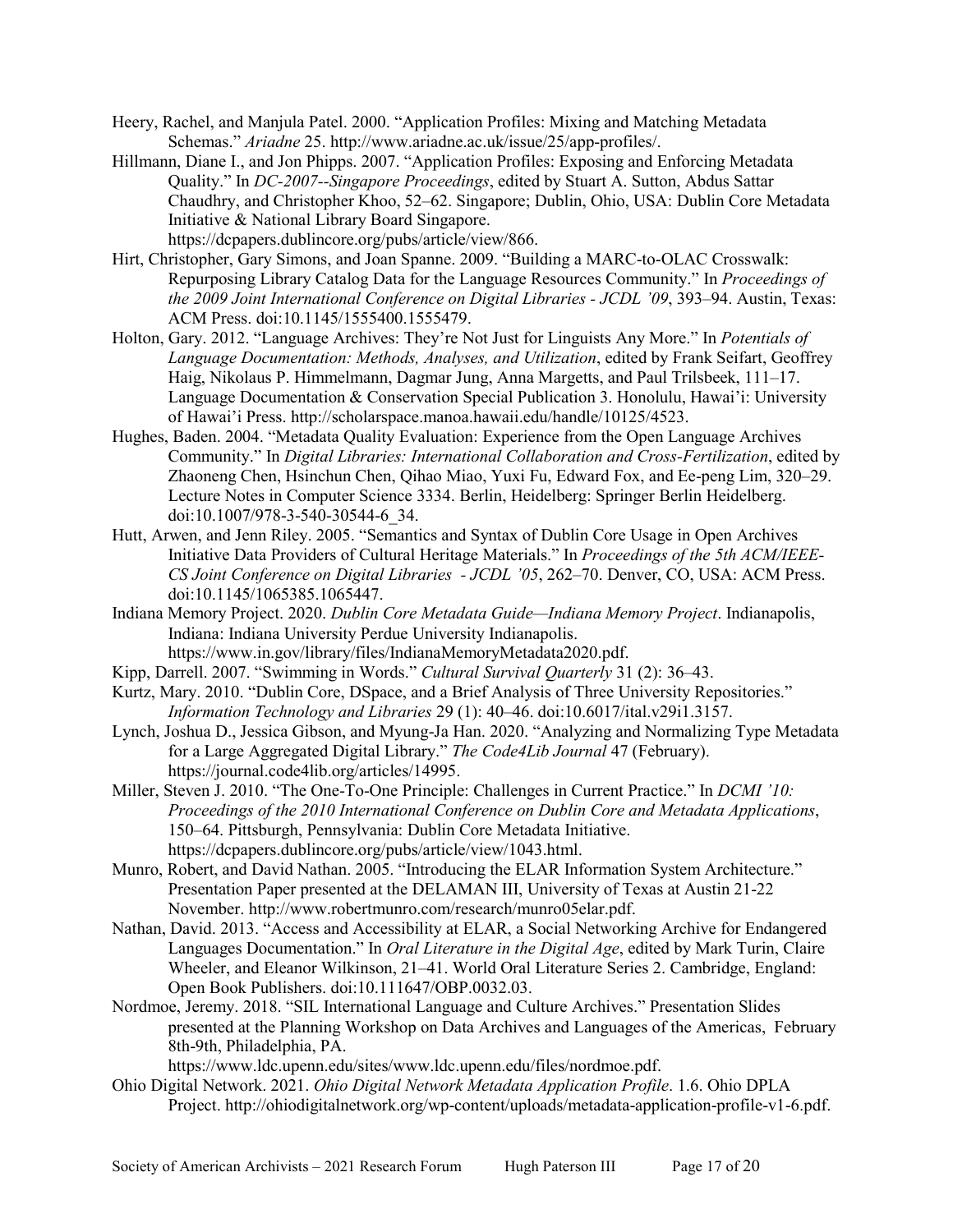Palmer, Carole L., Oksana L. Zavalina, and Katrina Fenlon. 2010. "Beyond Size and Search: Building Contextual Mass in Digital Aggregations for Scholarly Use." *Proceedings of the American Society for Information Science and Technology* 47 (1): 1–10. doi[:10.1002/meet.14504701213.](https://doi.org/10.1002/meet.14504701213)

- Park, Jung-ran. 2006. "Semantic Interoperability and Metadata Quality: An Analysis of Metadata Item Records of Digital Image Collections." *Knowledge Organization* 31 (1): 20–34.
- Park, Jung-Ran. 2009. "Metadata Quality in Digital Repositories: A Survey of the Current State of the Art." *Cataloging & Classification Quarterly* 47 (3–4): 213–28. doi[:10.1080/01639370902737240.](https://doi.org/10.1080/01639370902737240)
- Park, Jung-ran, and Eric Childress. 2009. "Dublin Core Metadata Semantics: An Analysis of the Perspectives of Information Professionals." *Journal of Information Science* 35 (6): 727–39. doi[:10.1177/0165551509337871.](https://doi.org/10.1177/0165551509337871)
- Park, Jung-ran, and Yuji Tosaka. 2010. "Metadata Creation Practices in Digital Repositories and Collections: Schemata, Selection Criteria, and Interoperability." *Information Technology and Libraries* 29 (3): 104–16. doi[:10.6017/ital.v29i3.3136.](https://doi.org/10.6017/ital.v29i3.3136)
- Paterson III, Hugh J. 2021a. "Language Archive Records: Interoperability of Referencing Practices and Metadata Models." M.A. Thesis, Grand Forks, North Dakota: University of North Dakota. Theses and Dissertations. 3937. University of North Dakota Scholarly Commons. [https://commons.und.edu/theses/3937/.](https://commons.und.edu/theses/3937/)
- Paterson III, Hugh J. 2021b. "Where Have All the Collections Gone?" Poster presented at the 15th Annual Society of American Archivists Research Forum, Hosted Virtually. [https://www2.archivists.org/am2021/research-forum-2021/agenda#posters.](https://www2.archivists.org/am2021/research-forum-2021/agenda#posters)
- . 2021c. "OLAC Nightly Data Dump (XML) from 18 July 2021." OLAC: Open Language Archives Community. Zenodo. doi[:10.5281/ZENODO.5112131.](https://doi.org/10.5281/ZENODO.5112131)
- Patrick, Peter L. 2008. "The Speech Community." In *The Handbook of Language Variation and Change*, edited by J. K. Chambers, Peter Trudgill, and Natalie Schilling-Estes, 573–97. Malden, MA: Blackwell Publishing Ltd. doi[:10.1002/9780470756591.ch23.](https://doi.org/10.1002/9780470756591.ch23)
- Riva, Pat, Patrick Le Bœuf, and Maja Žumer, eds. 2017. *IFLA Library Reference Model A Conceptual Model for Bibliographic Information*. December 2017. Den Haag, Netherlands: International Federation of Library Associations and Institutions (IFLA). [https://www.ifla.org/publications/node/11412.](https://www.ifla.org/publications/node/11412)
- Roy, Loriene, Anjali Bhasin, and Sarah K. Arriaga, eds. 2011. *Tribal Libraries, Archives, and Museums: Preserving Our Language, Memory, and Lifeways*. Lanham: Scarecrow Press.
- Seyfeddinipur, Mandana, Felix Ameka, Lissant Bolton, Jonathan Blumtritt, Brian Carpenter, Hilaria Cruz, Sebastian Drude, et al. 2019. "Public Access to Research Data in Language Documentation: Challenges and Possible Strategies." *Language Documentation & Conservation* 13 (October). University of Hawaii Press: 545–63.
- Simons, Gary, and Steven Bird. 2003. "Building an Open Language Archives Community on the OAI Foundation." *Library Hi Tech* 21 (2): 210–18. doi[:10.1108/07378830310479848.](https://doi.org/10.1108/07378830310479848)
- Simons, Gary F. 2016. "From Linguistic Data Type to Language Resource Type: Laying the Groundwork for a Metadata Application Profile." Presentation Slides presented at the OLAC / DELAMAN Workshop, Austin, TX.

https://scholars.sil.org/sites/scholars/files/gary f\_simons/presentation/simons[language\\_resource\\_type\\_vocabulary.pdf.](https://scholars.sil.org/sites/scholars/files/gary_f_simons/presentation/simons-language_resource_type_vocabulary.pdf)

- Society of American Archivists. 2013. *Describing Archives: A Content Standard*. 2nd ed. Chicago, Illinois: Society of American Archivists. [http://files.archivists.org/pubs/DACS2E-](http://files.archivists.org/pubs/DACS2E-2013_v0315.pdf)[2013\\_v0315.pdf.](http://files.archivists.org/pubs/DACS2E-2013_v0315.pdf)
- Stvilia, Besiki, Les Gasser, Michael B Twidale, Sarah L Shreeves, and Tim W Cole. 2004. "Metadata Quality for Federated Collections." In *Proceedings of the Ninth International Conference on Information Quality (ICIQ-04)*, 111–25[. https://www.ideals.illinois.edu/handle/2142/721.](https://www.ideals.illinois.edu/handle/2142/721)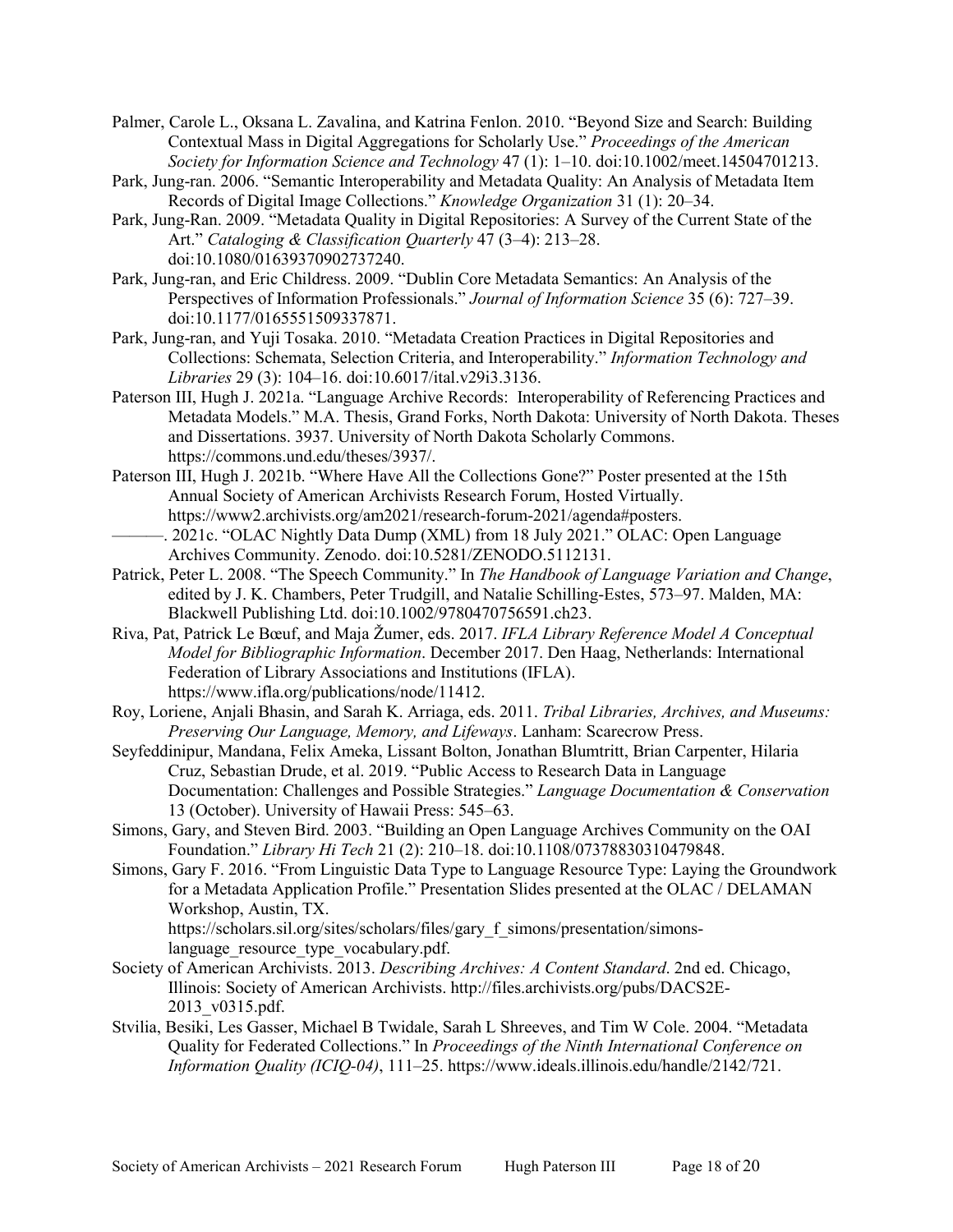- Sugimoto, Shigeo, Senan Kiryakos, Chiranthi Wijesundara, Winda Monika, Tetsuya Mihara, and Mitsuharu Nagamori. 2018. "Metadata Models for Organizing Digital Archives on the Web: Metadata-Centric Projects at Tsukuba and Lessons Learned." In *DC-2018--The Porto, Portugal Proceedings*, 95–105. DCMI 2018: Proceedings of the International Conference on Dublin Core and Metadata Applications. Dublin, Ohio: Dublin Core Metadata Initiative. [https://dcpapers.dublincore.org/pubs/article/view/3968/.](https://dcpapers.dublincore.org/pubs/article/view/3968/)
- Sullivant, Ryan. 2020. "Archival Description for Language Documentation Collections." *Language Documentation & Conservation* 14: 520–78.
- Thieberger, Nicholas, and Michel Jacobson. 2010. "Sharing Data in Small and Endangered Languages: Cataloging and Metadata, Formats, and Encodings." In *Language Documentation: Practice and Values*, edited by Lenore A. Grenoble and N. Louanna Furbee, 147–58. 158. Amsterdam; Philadelphia, PA: John Benjamins Publishing Company. doi[:10.1075/z.158.15thi.](https://doi.org/10.1075/z.158.15thi)
- Thieberger, Nick, and Amanda Harris. 2022. "When Your Data Is My Grandparents Singing. Digitisation and Access for Cultural Records, the Pacific and Regional Archive for Digital Sources in Endangered Cultures (PARADISEC)." *Data Science Journal* 21 (9): 1–7. doi[:10.5334/dsj-2022-](https://doi.org/10.5334/dsj-2022-009) [009.](https://doi.org/10.5334/dsj-2022-009)
- Tillett, Barbara. 2004. *What Is FRBR? — A Conceptual Model for the Bibliographic Universe*. Washington, D.C.: Library of Congress Cataloging Distribution Service. [https://www.loc.gov/cds/downloads/FRBR.PDF.](https://www.loc.gov/cds/downloads/FRBR.PDF)
- Tillett, Barbara B. 2001. "Bibliographic Relationships." In *Relationships in the Organization of Knowledge*, edited by Carol A. Bean and Rebecca Green, 19–35. Information Science and Knowledge Management 2. Dordrecht: Springer Netherlands. doi[:10.1007/978-94-015-9696-1\\_2.](https://doi.org/10.1007/978-94-015-9696-1_2)
- Urban, Richard J. 2010. "Principle Violations: Revisiting the Dublin Core 1:1 Principle." In *Proceedings of the 73rd ASIS&T Annual Meeting on Navigating Streams in an Information Ecosystem - Volume 47*, Article: 173, pp.1–2. ASIS&T '10. Pittsburgh, PA, USA: American Society for Information Science.
- Wasson, Christina, Gary Holton, and Heather S. Roth. 2016. "Bringing User-Centered Design to the Field of Language Archives." *Language Documentation & Conservation* 10: 641–81.
- Wasson, Christina, Melanie Medina, Miyoung Chong, Brittany LeMay, Emma Nalin, and Kenneth Saintonge. 2018. "Designing for Diverse User Groups: Case Study of a Language Archive." *Journal of Business Anthropology* 7 (2): 235–67. doi[:10.22439/jba.v7i2.5605.](https://doi.org/10.22439/jba.v7i2.5605)
- Weber, Tobias. 2021. "The Curation of Language Data as a Distinct Academic Activity: A Call to Action for Researchers, Educators, Funders, and Policymakers." *Journal of Open Humanities Data* 7 (28): 1–10. doi[:10.5334/johd.51.](https://doi.org/10.5334/johd.51)
- Wiberg, Andrew. 2014. "Mukurtu: Information Retrieval System Engineered for Indigenous Individuals and Communities." Paper presented at the IFLA WLIC 2014 - Libraries, Citizens, Societies: Confluence for Knowledge in Session 118 - Indigenous Matters Special Interest Group, 16-22 August 2014, Lyon, France. [http://ifla-test.eprints-hosting.org/id/eprint/922.](http://ifla-test.eprints-hosting.org/id/eprint/922)
- Wickett, Karen M., Antoine Isaac, Martin Doerr, Katrina Fenlon, Carlo Meghini, and Carole Palmer. 2014. "Representing Cultural Collections in Digital Aggregation and Exchange Environments." *D-Lib Magazine* 20 (5/6). doi[:10.1045/may2014-wickett.](https://doi.org/10.1045/may2014-wickett)
- Wijesundara, Chathurangani, and Shigeo Sugimoto. 2018. "Metadata Model for Organizing Digital Archives of Tangible and Intangible Cultural Heritage, and Linking Cultural Heritage Information in Digital Space." *Libres* 28 (2): 58–80.
- Woodbury, Anthony C. 2014. "Archives and Audiences: Toward Making Endangered Language Documentations People Can Read, Use, Understand, and Admire." In *Special Issue on Language Documentation and Archiving*, edited by David Nathan and Peter K. Austin, 19–36. Language Documentation and Description 12. London: SOAS. [http://www.elpublishing.org/PID/135.](http://www.elpublishing.org/PID/135)